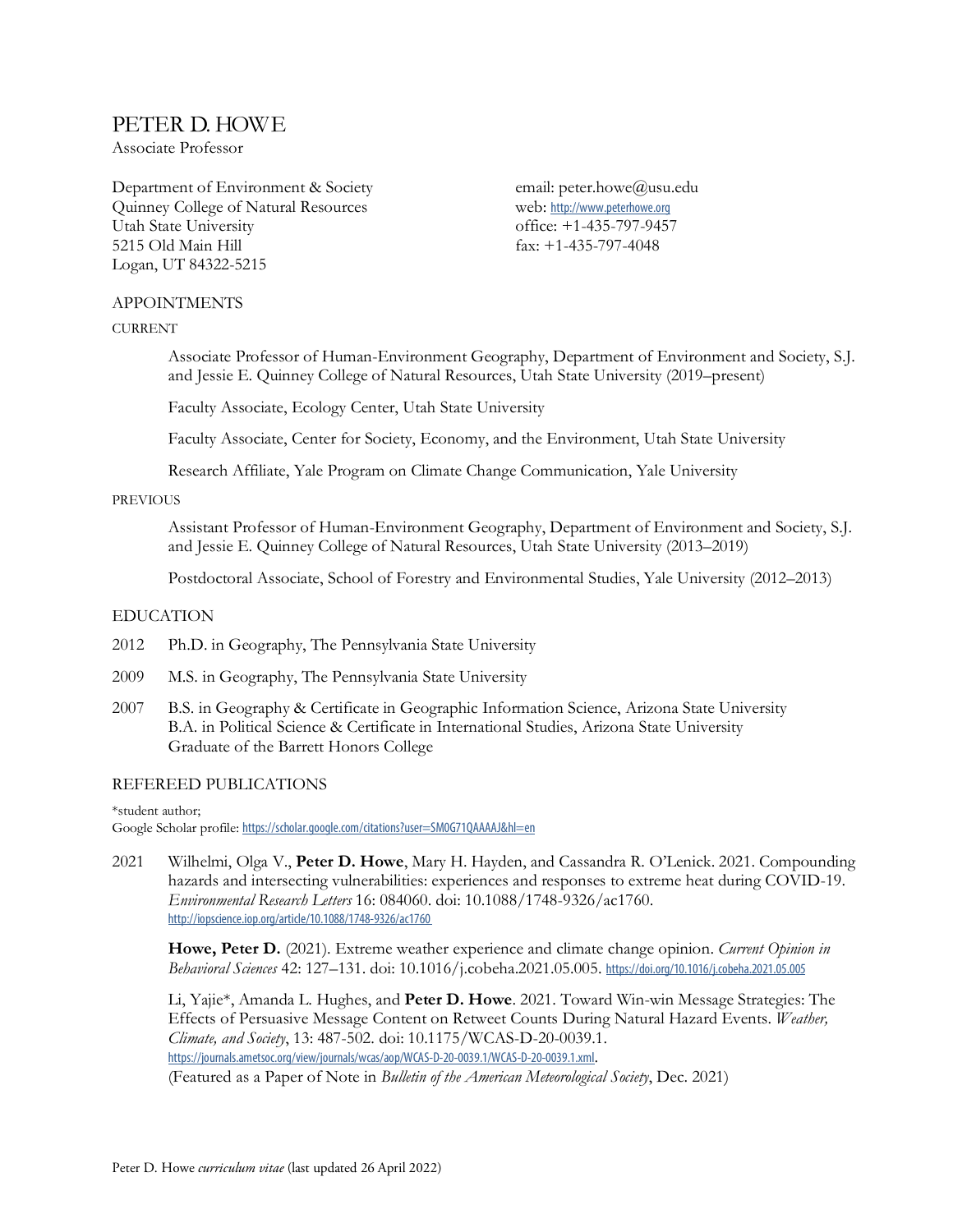Esplin, Emily D.\*, and **Peter D. Howe**. 2021. It's a dry heat: professional perspectives on extreme heat risk in Utah. *Journal of Risk Research* 24 (12): 1558-1575. doi: 10.1080/13669877.2021.1887325. https://www.tandfonline.com/doi/abs/10.1080/13669877.2021.1887325.

Marlon, Jennifer R., Xinran Wang, Matto Mildenberger, Parrish Bergquist, Sharmistha Swain, Katharine Hayhoe, **Peter D. Howe**, Edward Maibach, and Anthony Leiserowitz. 2021. Hot dry days increase perceived experience with global warming. *Global Environmental Change* 68: 102247. doi: 10.1016/j.gloenvcha.2021.102247. https://doi.org/10.1016/j.gloenvcha.2021.102247

Mayer, Adam, Shawn Olson Hazboun, and **Peter D. Howe**. 2021. For the love of sun and wind? Proximity to renewable energy facilities and support for renewable power across time and space in the United States. *Energy Research & Social Science* 73: 101910. doi: 10.1016/j.erss.2021.101910. https://doi.org/10.1016/j.erss.2021.101910

Zhang, Hongchao\*, Derek van Berkel, **Peter D. Howe**, Zachary D. Miller, and Jordan W. Smith. 2021. Using social media to measure and map visitation to public lands in Utah. *Applied Geography* 128: 102389. doi: 10.1016/j.apgeog.2021.102389. https://doi.org/10.1016/j.apgeog.2021.102389

Wilkins, Emily J.\*, **Peter D. Howe**, and Jordan W. Smith. 2021. Social media reveal ecoregional variation in how weather influences visitor behavior in U.S. National Park Service units. *Scientific Reports* 11 (1): 2403. doi: 10.1038/s41598-021-82145-z. https://doi.org/10.1038/s41598-021-82145-z

Larsen, Lauren N. D.\*, **Peter D. Howe**, Mark Brunson, Larissa Yocom, Darren McAvoy, E. Helen Berry, and Jordan W. Smith. 2021. Risk perceptions and mitigation behaviors of residents following a near-miss wildfire. *Landscape and Urban Planning* 207: 104005. doi: 10.1016/j.landurbplan.2020.104005. https://doi.org/10.1016/j.landurbplan.2020.104005

2020 Errigo, I. M.\*, Abbott, B. W., Mendoza, D. L., Mitchell, L., Sayedi, S. S., Glenn, J., Kelly, K. E., Beard, J. D., Bratsman, S., Carter, T., Chaney, R. A., Follett, A., Freeman, A., Frei, R. J., Greenhalgh, M., Holmes, H. A., **Howe, P. D.**, Johnston, J. D., Lange, L., Wilson, D. (2020). Human Health and Economic Costs of Air Pollution in Utah: An Expert Assessment. *Atmosphere* 11: 1238. doi: 10.3390/atmos11111238 https://doi.org/10.3390/atmos11111238

Goldstein, Kirsten\* and **Peter D. Howe**. 2020. "Dry heat among the red rocks: risk perceptions and behavioral responses to extreme heat among outdoor recreationists in southeastern Utah." *Journal of Extreme Events* 6: 2050004. doi: 10.1142/S2345737620500049 https://dx.doi.org/10.1142/S2345737620500049

Olson Hazboun, Shawn, **Peter. D. Howe**, D. Layne Coppock, and Jennifer Givens. "The politics of decarbonization: Examining conservative partisanship and differential support for climate change science and renewable energy in Utah." *Energy Research and Social Science* 70: 101769*.* doi: 10.1016/j.erss.2020.101769 https://doi.org/10.1016/j.erss.2020.101769

Tellman, Beth, Cody Schank, Bessie Schwarz, **Peter D. Howe**, and Alex de Sherbinin. "Using Disaster Outcomes to Validate Components of Social Vulnerability to Floods: Flood Deaths and Property Damage across the USA." *Sustainability* 12 (15): 6006*.* doi: 10.3390/su12156006 https://doi.org/10.3390/su12156006

2019 Cutler, Matthew J., Jennifer R. Marlon, **Peter D. Howe**, and Anthony Leiserowitz. 2019. "Is global warming affecting the weather? Evidence for increased attribution beliefs among coastal versus inland U.S. residents." *Environmental Sociology*. doi: 10.1080/23251042.2019.1690725 https://doi.org/10.1080/23251042.2019.1690725

Mildenberger, Matto, **Peter D. Howe**, and Christopher Miljanich\*. 2019. "Households with solar installations are ideologically diverse and more politically active than their neighbors." *Nature Energy*. doi: 10.1038/s41560-019-0498-8. https://www.nature.com/articles/s41560-019-0498-8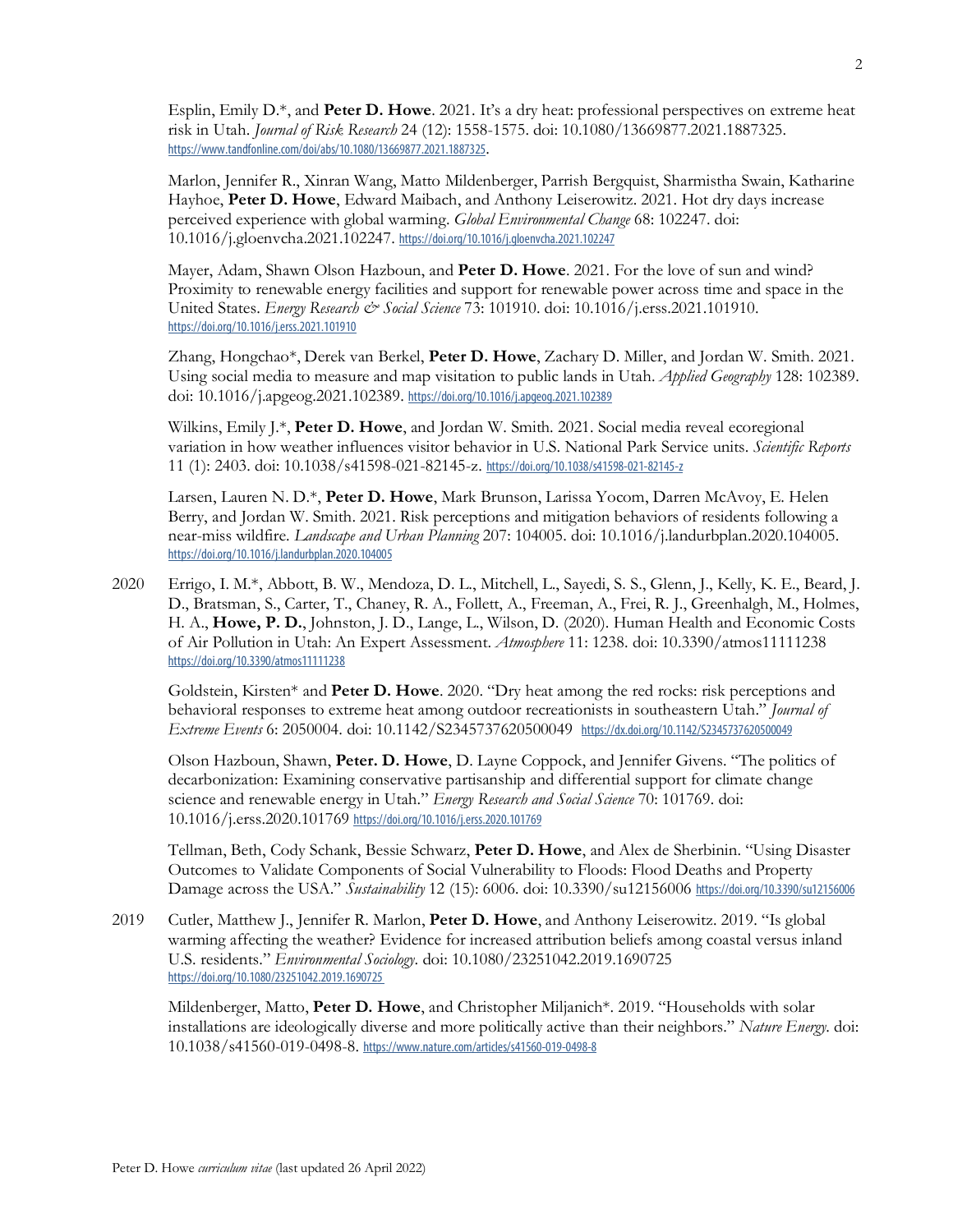**Howe, Peter. D.,** Jennifer Marlon, Matto Mildenberger, and Brittany S. Shield\*. 2019. How will climate change shape climate opinion? *Environmental Research Letters* 14: 113001. doi: 10.1088/1748-9326/ab466a. https://doi.org/10.1088/1748-9326/ab466a

Zanocco, Chad, Hilary Boudet, Christopher E. Clarke, and **Peter D. Howe**. 2019. "Spatial Discontinuities in Support for Hydraulic Fracturing: Searching for a 'Goldilocks Zone.'" *Society & Natural Resources* 32 (9): 1065–72. https://doi.org/10.1080/08941920.2019.1616864.

**Howe, Peter D.**, Jennifer R. Marlon, Xinran Wang, and Anthony Leiserowitz. 2019. "Public perceptions of the health risks of extreme heat across U.S. states, counties, and neighborhoods." *Proceedings of the National Academy of Sciences* 116 (14): 6743-6748. doi: 10.1073/pnas.1813145116 https://doi.org/10.1073/pnas.1813145116.

Preprint online at http://doi.org/10.17605/0SF.IO/UN7ZG

Esplin, Emily D.\*, Jennifer R. Marlon, Anthony Leiserowitz, and **Peter D. Howe**. 2019. "Can you take the heat? Heat-induced health symptoms influence protective behaviors." *Weather, Climate, and Society* 11: 401-417. doi: 10.1175/WCAS-D-18-0035.1 https://doi.org/10.1175/WCAS-D-18-0035.1

2018 Zhang, Baobao, Matto Mildenberger, **Peter D. Howe**, Jennifer Marlon, Seth Rosenthal, and Anthony Leiserowitz. "Quota sampling using Facebook advertisements can generate nationally representative opinion estimates" *Political Science Research and Methods*. doi:10.1017/psrm.2018.49 https://doi.org/10.1017/psrm.2018.49

Cutler, Matthew J., Jennifer R. Marlon, **Peter D. Howe**, and Anthony Leiserowitz. "The influence of political ideology and socioeconomic vulnerability on perceived health risks of heat waves in the context of climate change." *Weather, Climate, and Society* 10:731-746. doi: 10.1175/WCAS-D-17-0105.1. https://doi.org/10.1175/WCAS-D-17-0105.1 (IF: 2.59)

Olson Hazboun, Shawn\*, **Peter D. Howe**, and Anthony Leiserowitz. "The influence of extractive industry activities on public support for renewable energy policy." *Energy Policy* 123:117-126. doi: 10.1016/j.enpol.2018.08.044 https://doi.org/10.1016/j.enpol.2018.08.044(IF: 4.04)

Howe, Peter D. 2018. "Perceptions of seasonal weather are linked to beliefs about global climate change: evidence from Norway." Climatic Change 148(4):467–80. doi: 10.1007/s10584-018-2210-6 https://doi.org/10.1007/s10584-018-2210-6 (IF: 3.54)

Zhang, Baobao, Matto Mildenberger, Sander van der Linden, Jennifer R. Marlon, **Peter D. Howe**, and Anthony Leiserowitz. 2018. "Experimental effects of climate messages vary geographically." *Nature Climate Change* 8:370-374. doi:10.1038/s41558-018-0122-0 https://www.nature.com/articles/s41558-018-0122-0 (IF: 19.18)

Thaker, Jagadish, **Peter D. Howe**, Anthony Leiserowitz, and Edward Maibach. 2018. "Perceived collective efficacy and trust in government influence public engagement with climate change-relate water conservation policies." *Environmental Communication.* doi:10.1080/17524032.2018.1438302. https://doi.org/10.1080/17524032.2018.1438302 (IF: 1.41)

Boudet, Hilary, Chad M. Zanocco\*, **Peter D. Howe**, and Christopher E. Clarke. 2018. "The effect of geographic proximity to unconventional oil and gas development on public support for hydraulic fracturing." *Risk Analysis* 38(9):1871-1890. doi:10.1111/risa.12989. https://doi.org/10.1111/risa.12989 (IF: 2.90)

**Howe, Peter D.** 2018. Modeling geographic variation in disaster preparedness across U.S. states and metropolitan areas." *The Professional Geographer* 70(3):491-503. doi:10.1080/00330124.2017.1416301. https://doi.org/10.1080/00330124.2017.1416301 (IF: 1.28)

Olson Hazboun, Shawn\* and **Peter D. Howe**. 2018. "Public opinion on climate change in the United States: trends, factors, and implications for rural America." Albrecht, D. (ed) *Approaches to Address Climate Change at the Local Level*. New York: Routledge.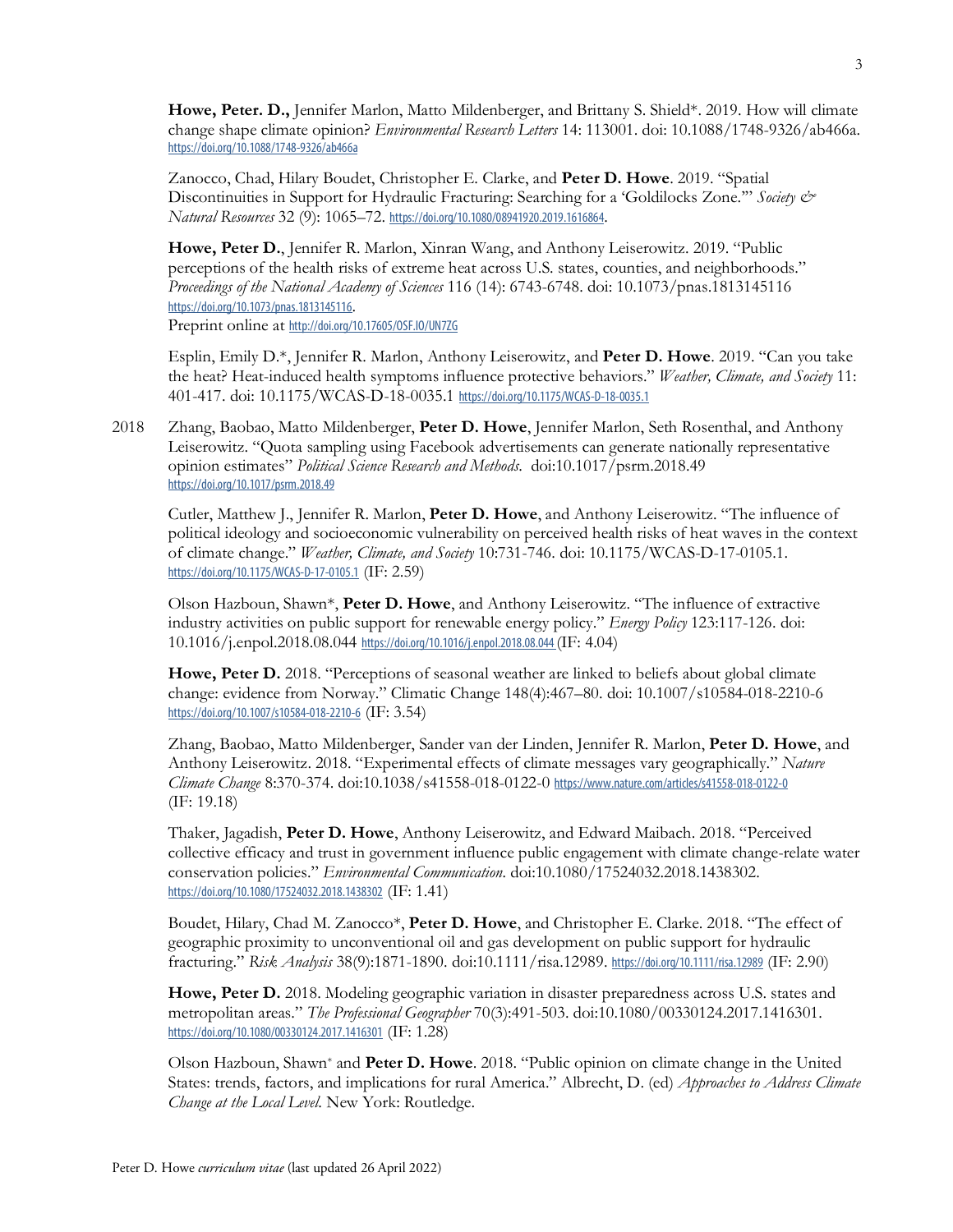Marlon, Jennifer R., Sander van der Linden, **Peter D. Howe**, Anthony Leiserowitz, S. H. Lucia Woo, and Kenneth Broad. 2018. "Detecting local environmental change: the role of experience in shaping risk judgments about global warming" *Journal of Risk Research*. doi:10.1080/13669877.2018.1430051. https://doi.org/10.1080/13669877.2018.1430051 (IF: 1.34)

2017 Beckage, Brian, Louis Gross, Sara Metcalf, Eric Carr, Katherine Lacasse, Jonathan Winter, **Peter D. Howe**, Nina Fefferman, Asim Zia, Ann Kinzig, and Travis Franck. 2017. "Linking models of human behavior and climate alters projected climate change." *Nature Climate Change* 8:79-84. doi:10.1038/s41558-017-0031-7. https://doi.org/10.1038/s41558-017-0031-7 (IF: 19.18)

Mildenberger, Matto, Jennifer R. Marlon, **Peter D. Howe**, and Anthony Leiserowitz. 2017. "The spatial distribution of Republican and Democratic climate and energy opinions at state and local scales." *Climatic Change* 145:539-548. doi:10.1007/s10584-017-2103-0. https://doi.org/10.1007/s10584-017-2103-0 (IF: 3.54)

Kaufmann, Robert K., Michael L. Mann, Sucharita Gopal, Jackie A. Liederman, **Peter D. Howe**, Felix Pretis, Xiaojing Tang, and Michelle Gillmore. 2017. "The spatial heterogeneity of climate change: an experiential basis for skepticism." *Proceedings of the National Academy of Sciences* 114(1):67-71. doi:10.1073/pnas.1607032113. http://www.pnas.org/content/114/1/67 (IF: 9.66)

2016 Mildenberger, Matto, **Peter D. Howe**, Erick Lachapelle, Leah Stokes, Jennifer R. Marlon, and Timothy Gravelle. 2016. "The distribution of climate change public opinion in Canada." *PLoS One* 11(8): e0159774*.* doi:10.1371/journal.pone.0159774. http://journals.plos.org/plosone/article?id=10.1371/journal.pone.0159774 (IF: 2.81)

Thaker, Jagadish, Xiaoquan Zhao, Anthony Leiserowitz, **Peter D. Howe**, and Edward Maibach. 2016. "The role of collective efficacy in climate change adaptation in India." *Weather, Climate, and Society* 8:21- 34. http://journals.ametsoc.org/doi/abs/10.1175/WCAS-D-14-00037.1 (IF: 2.59)

2015 Lee, Tien Ming, Ezra Markowitz, **Peter D. Howe**, Chia-Ying Ko, and Anthony Leiserowitz. 2015. "Predictors of public climate change awareness and risk perception around the world." *Nature Climate Change* 5:1014-1020. doi:10.1038/nclimate2728. http://dx.doi.org/10.1038/nclimate2728 (IF: 19.18)

**Howe, Peter D.**, Matto Mildenberger, Jennifer Marlon, and Anthony Leiserowitz. 2015. "Geographic variation in opinions on climate change at state and local scales in the USA." *Nature Climate Change* 5:596-603*.* doi: 10.1038/nclimate2583. IF: 17.18. http://dx.doi.org/10.1038/nclimate2583 (IF: 19.18)

Chakreeyarat Saengavut, Voravee\*, **Peter D. Howe**, and Mark W. Brunson. 2015. "Localized risk perception of wildland fire hazard" *Proceedings of the 13th International Wildland Fire Safety & 4th Human Dimensions of Wildland Fire Conference.*

Vuylsteke, Gabrielle\*, Johanna Mathieu, and **Peter D. Howe**. 2015. "Environmental and economic benefits of non-disruptive demand response as a function of consumer information sharing." *Proceedings of the 47th North American Power Symposium*. doi: 10.1109/NAPS.2015.7335134. http://dx.doi.org/10.1109/NAPS.2015.7335134

2014 **Howe, Peter D.**, Hilary Boudet, Anthony Leiserowitz, and Edward W. Maibach. 2014. "Mapping the shadow of experience of extreme weather events." *Climatic Change* 127:381-389*.* doi: 10.1007/s10584- 014-1253-6. http://link.springer.com/article/10.1007%2Fs10584-014-1253-6 (IF: 3.54)

**Howe, Peter D.**, Jagadish Thaker, and Anthony Leiserowitz. 2014. "Public perceptions of rainfall change in India." *Climatic Change* 127:211-225*.* doi: 10.1007/s10584-014-1245-6. http://link.springer.com/article/10.1007/s10584-014-1245-6 (IF: 3.54)

2013 **Howe, Peter D.** and Anthony Leiserowitz. 2013. "Who remembers a hot summer or a cold winter? The asymmetric effect of beliefs about global warming on perceptions of local seasonal climate conditions in the U.S." *Global Environmental Change* 23:1488-1500. doi: 10.1016/j.gloenvcha.2013.09.014. http://www.sciencedirect.com/science/article/pii/S0959378013001660 (IF: 6.37)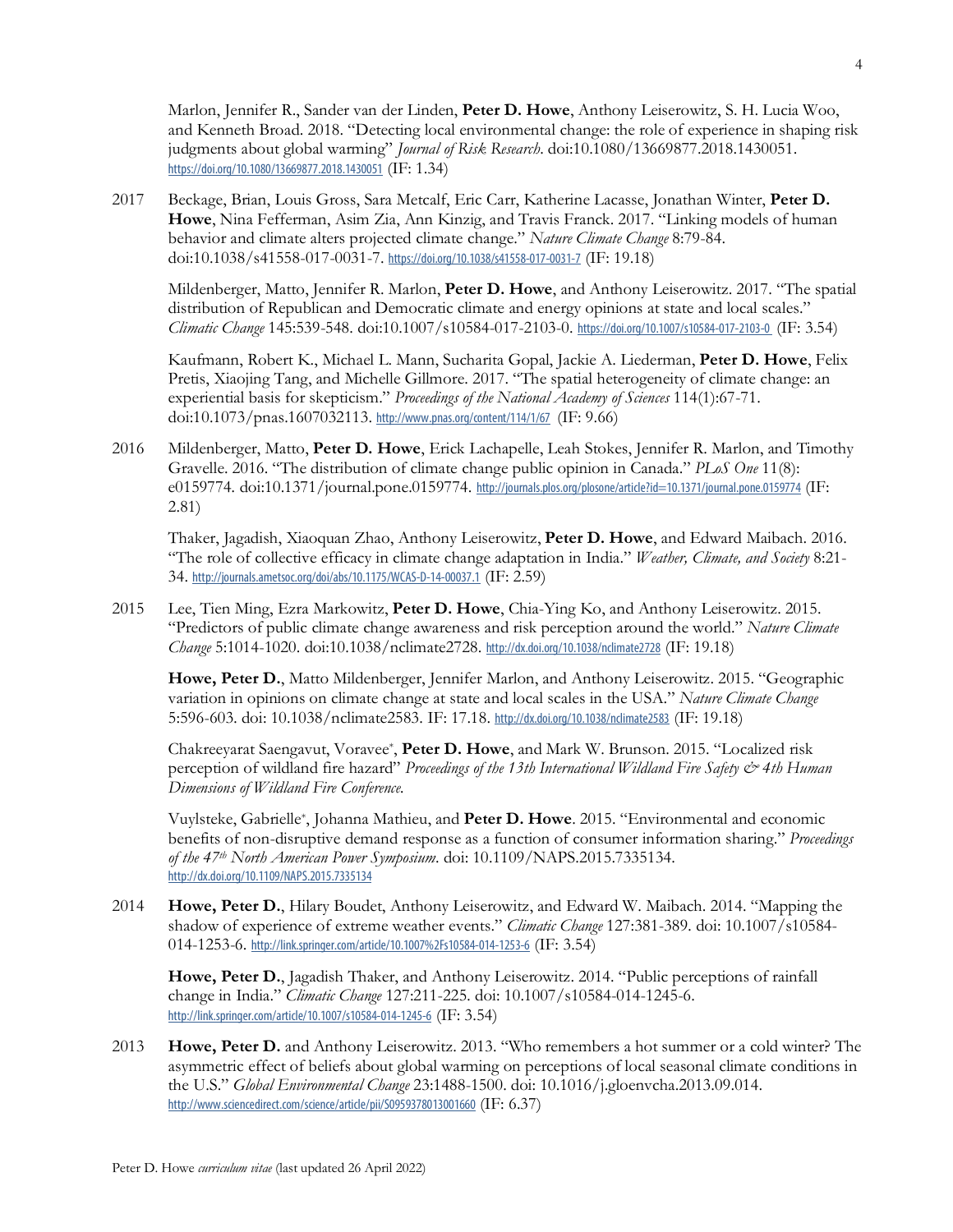**Howe, Peter D.**, Ezra Markowitz, Tien Ming Lee, Chia-Ying Ko, and Anthony Leiserowitz. 2013. "Global perceptions of local temperature change." *Nature Climate Change* 3:352-356. doi: 10.1038/nclimate1768. http://www.nature.com/nclimate/journal/v3/n4/abs/nclimate1768.html (IF: 19.18)

Howe, Peter D., Brent Yarnal, Alex Coletti, and Nathan J. Wood. 2013. "The Participatory Vulnerability Scoping Diagram: deliberative risk ranking for community water systems." *Annals of the Association of American Geographers* 103:343-352. doi: 10.1080/00045608.2013.754673. http://www.tandfonline.com/doi/abs/10.1080/00045608.2013.754673 (IF: 2.80)

Alex Coletti, **Peter D. Howe**, Brent Yarnal, and Nathan J. Wood. 2013. "A support system for assessing local vulnerability to weather and climate." *Natural Hazards* 65:999-1008. doi: 10.1007/s11069-012-0366- 3. http://link.springer.com/article/10.1007/s11069-012-0366-3 (IF: 1.90)

- 2012 Hillmer-Pegram, Kevin C., **Peter D. Howe**, Howard Greenberg, and Brent Yarnal. 2012. "A geographic approach to facilitating local climate governance: from emissions inventories to mitigation planning." *Applied Geography* 34:76-85. doi: 10.1016/j.apgeog.2011.11.001. http://www.sciencedirect.com/science/article/pii/S0143622811002062 (IF: 3.12)
- 2011 **Howe, Peter D.** 2011. "Hurricane preparedness as anticipatory adaptation: a case study of community businesses." *Global Environmental Change* 21:711-720. doi: 10.1016/j.gloenvcha.2011.02.001. http://www.sciencedirect.com/science/article/pii/S0959378011000239 (IF: 6.37)
- 2009 **Howe, Peter D.** 2009. "Newsworthy spaces: the semantic geographies of local news." *Aether: the Journal of Media Geography* 4:23-61. http://130.166.124.2/~aether/pdf/volume\_04/howe.pdf

# ARTICLES IN REVIEW

Howe, Peter D., Olga V. Wilhelmi, and Mary H. Hayden. "Geographic variation in risk perceptions of extreme heat and COVID-19 in summer 2020." (in review)

Schoessow, Forrest\*, Yajie Li, Jennifer R. Marlon, Anthony Leiserowitz, and Peter D. Howe. "Predictors of extreme heat risk perception in the United States." (in review).

Mildenberger, Matto, Peter D. Howe, Samuel Trachtman, Leah Stokes, and Mark Lubell. "Wildfiremitigating power shut-offs promote household-level adaptation but not climate policy support." (in review)

Carman, Jennifer, Karine Lacroix, Matthew Goldberg, Seth Rosenthal, Abel Gustafson, Peter D. Howe, Jennifer Marlon, and Anthony Leiserowitz. "Measuring Americans' support for adapting to 'climate change' or 'extreme weather.'" (in review)

Rufat, Samuel, and Peter D. Howe. "Small-area estimations from survey data for high-resolution maps of urban flood risk perception and evacuation behavior." (in review)

#### GRANTS

"RAPID: Responding to extreme heat in the time of COVID-19" (co-PI). National Science Foundation (NSF BCS-2031217), 2020-2021 (\$199,923)

"RAPID: A Multi-Level Analysis of Social and Behavioral Responses to COVID-19" (Senior personnel). National Science Foundation (NSF BCS-2026922), 2020-2021 (\$198,187)

"How Californian power outages in October 2019 shaped perceptions of and behavioral adaptations towards future natural hazards" (PI). University of Colorado Natural Hazards Center, 2019 (\$3,000)

"CAREER: Location-aware social science for adaptation: modeling dynamic patterns in public perceptions and behavior" (PI). National Science Foundation: Geography and Spatial Sciences Program & Decision, Risk, and Management Sciences Program (NSF BCS-1753082), 2018-2023 (\$538,323)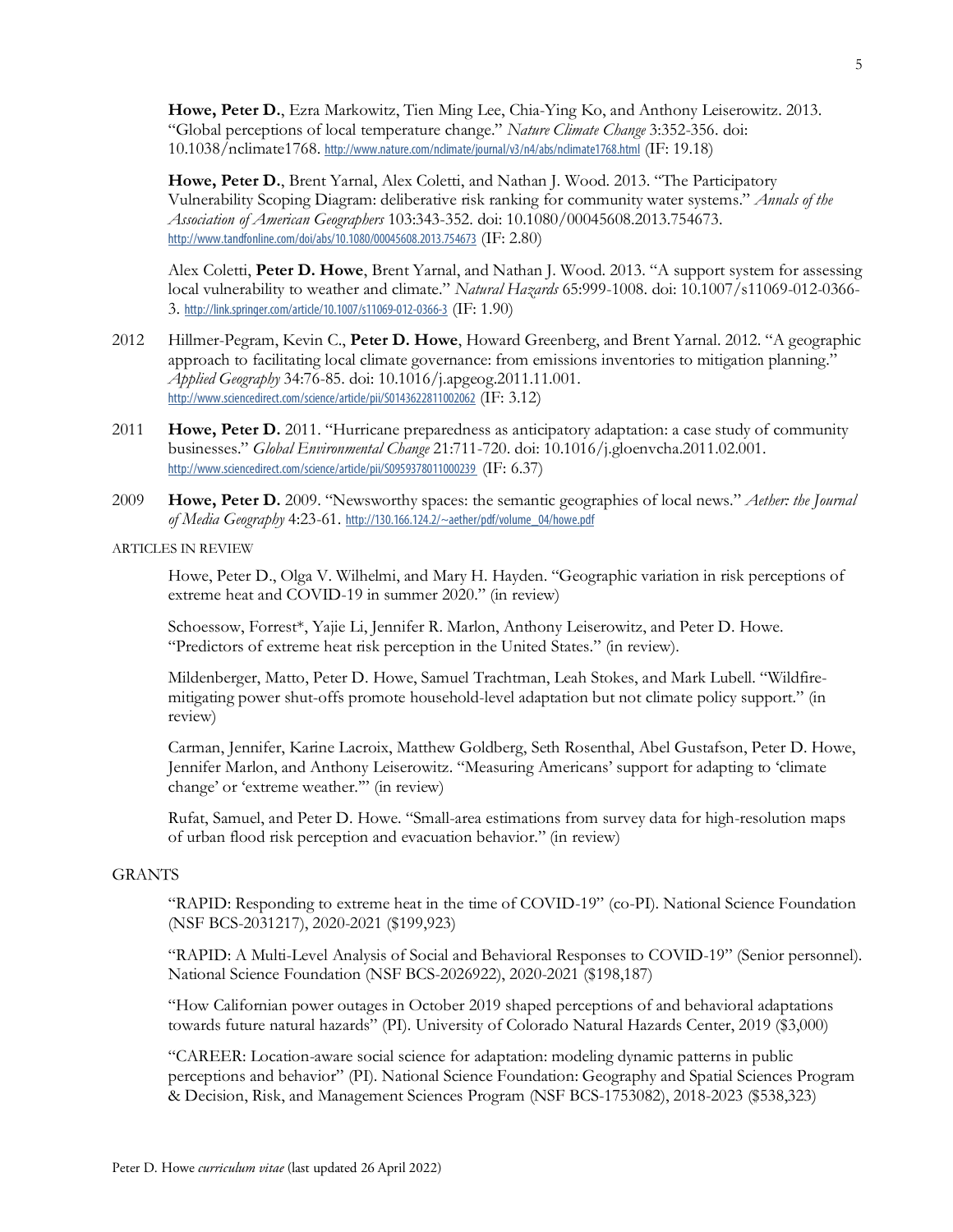"Advancing high-resolution multilevel regression and poststratification models of American climate opinion" (PI). Yale Program on Climate Change Communication, 2017-2018 (\$11,772)

"NRT: Graduate Climate Adaptation Research that Enhances Education and Responsiveness of Science at the Management-Policy Interface (Grad-CAREER)" (Senior Personnel). National Science Foundation Research Traineeship program (NSF DGE-1633756), 2016-2021 (\$2,952,344)

"Collaborative Research: Multi-scale Modeling of Public Perceptions of Heat Wave Risk" (PI). National Science Foundation: Decision, Risk, and Management Science program (NSF SES-1459903), 2015-2018 (\$376,525)

"Climate Change Perspectives for Utah: Citizen Attitudes and Food Security" (Co-PI). Utah Agricultural Experiment Station, 2015-2020 (\$180,766)

"Testing a high-frequency survey tool to model risk perceptions and disaster preparedness" (PI). Utah State University: Research Catalyst Grant, 2015 (\$6,700)

"Climate Change Hydrology and Landscapes of America's Heartland: A Coupled Natural Human System" (Co-I). National Science Foundation sub-award via Southern Illinois University, 2014-2016 (\$86,507)

"Modeling the Geographic Response of U.S. Agriculture to Climate Change" (Co-PI). USU Office of Research and Graduate Studies, 2014-2016 (\$18,000)

"Doctoral Dissertation Research: Fingerprints of Global Warming on Worldwide Public Attitudes." National Science Foundation, Geography and Spatial Sciences Program DDRI, 2011-12 (\$6,130)

"Fingerprints of Global Warming on Public Attitudes: Modeling Perception and Response to Long-Term Environmental Hazards." Association of American Geographers: Dissertation Research Grant, 2011 (\$500)

# OTHER PUBLICATIONS & DATA SETS

- 2021 Howe, Peter D., Brittany S. Shield and Yajie Li. March, 2021. "Public opinion on climate change adaptation, 2019-2020: results from a six-wave U.S. national survey." Utah State University: Logan, UT. http://works.bepress.com/peter\_howe/99/
- 2020 Wilhelmi, Olga, Peter Howe, Mary Hayden, and Cassandra O'Lenick. December, 2020. "Responding to extreme heat in the time of COVID-19: Results from a three-wave U.S. national survey." National Center for Atmospheric Research. https://osf.io/2t8ae/

Mildenberger, Matto, Peter Howe, Mark Lubell, and Leah Stokes. December, 2020. "Quick response report: How California's 2019 pre-emptive power outages shaped perceptions and behavioral adaptations related to future hazards." University of Colorado Natural Hazards Center: Boulder, CO. https://hazards.colorado.edu/quick-response-report/how-californias-2019-pre-emptive-power-outages-shaped-perceptions-and-behavioral-adaptationsrelated-to-future-hazards

Wilhelmi, Olga, Peter Howe, Mary Hayden, and Cassandra O'Lenick. September, 2020. "Responding to extreme heat in the time of COVID-19: Results from the second wave of a three-wave U.S. national survey." National Center for Atmospheric Research. https://osf.io/mc37f/

Wilhelmi, Olga, Peter Howe, Mary Hayden, and Cassandra O'Lenick. August, 2020. "Responding to extreme heat in the time of COVID-19: Results from the first wave of a three-wave U.S. national survey." National Center for Atmospheric Research. https://osf.io/2daf3/

Howe, Peter D., Brittany S. Shield, and Yajie Li. June, 2020. "Public opinion on climate change adaptation, 2019-2020: results from a four-wave U.S. national survey." Utah State University: Logan, UT. https://works.bepress.com/peter\_howe/86/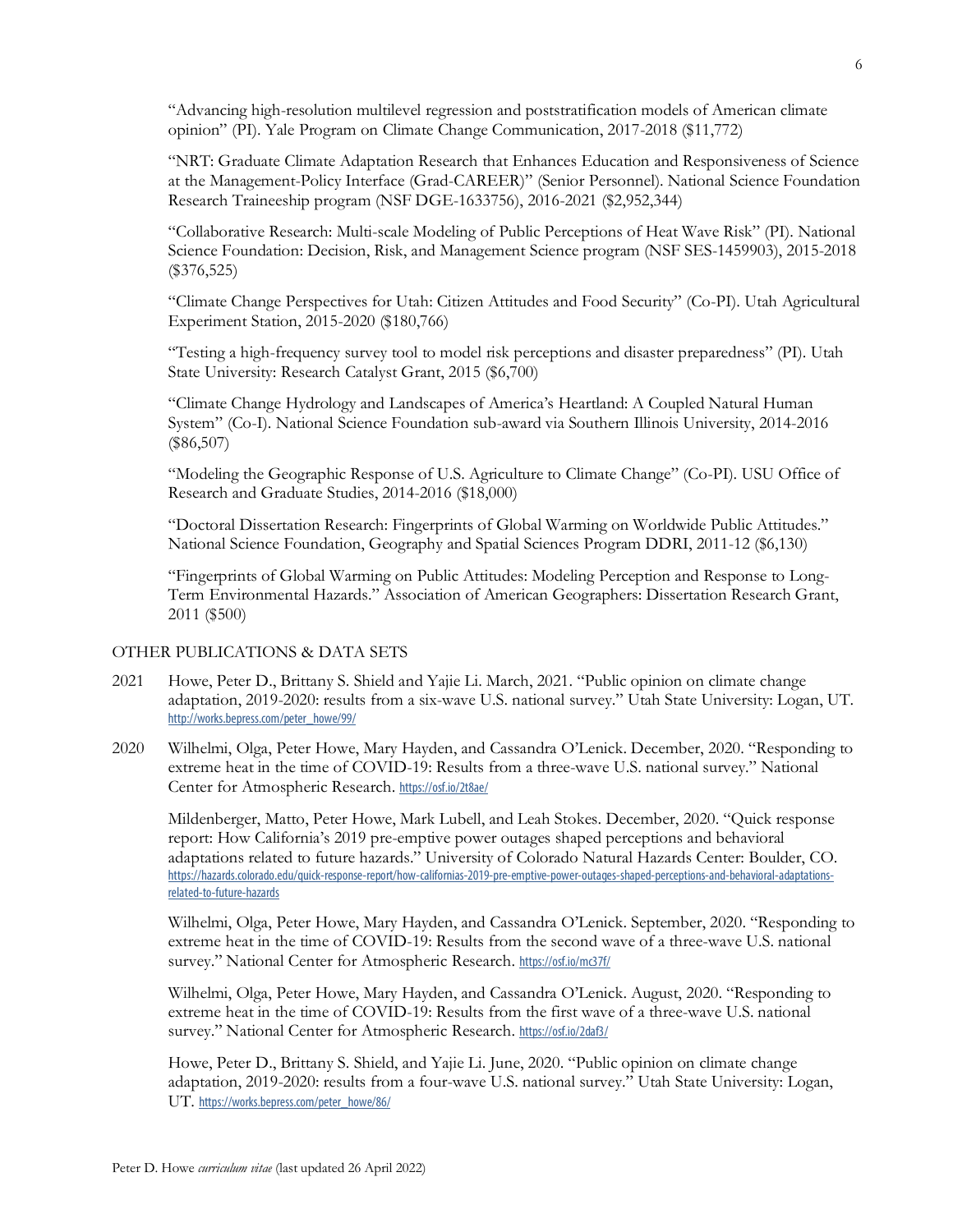2019 Howe, Peter D., Brittany S. Shield, and Casey Trout. December, 2019. "Public opinion on climate change adaptation in the US: results from a 2019 national survey." Utah State University: Logan, UT. https://works.bepress.com/peter\_howe/85/

Howe, Peter D. 2019. "Feeling the Heat Is Not Enough." *Nature Climate Change*, April, 1. https://doi.org/10.1038/s41558-019-0464-2

2018 Jennifer R. Marlon, Peter D. Howe, Matto Mildenberger, and Anthony Leiserowitz. 2018. "Yale Climate Opinion Maps – US 2018: online tool, interactive maps, and data." Research dataset. Yale University and Utah State University. http://climatecommunication.yale.edu/visualizations-data/ycom-us-2018

Howe, Peter D., Jennifer R Marlon, Xinran Wang, and Anthony Leiserowitz. 2018. "Working paper: Neighborhood-level risk perceptions of extreme heat events across the U.S.". SocArXiv. April 27. doi:10.17605/OSF.IO/UN7ZG. http://doi.org/10.17605/OSF.IO/UN7ZG

Howe, Peter D., and Johanna L. Mathieu. 2018. "Age and Perceived Benefits Are Associated with Willingness to Participate in an Electric Load Control Program." SocArXiv. July 9. doi:10.31235/osf.io/rpg46. https://dx.doi.org/10.31235/osf.io/rpg46

Howe, Peter D., Jennifer E. Givens, and D. Layne Coppock. 2018. "Utahns' Perspectives on Air Pollution: Results from a 2017 Statewide Survey." Logan, UT: Utah State University. https://works.bepress.com/peter\_howe/53/.

Howe, Peter D. "Household disaster kit maps: interactive maps and data." 2018. Research dataset. Utah State University. Web maps: http://www.peterhowe.org/disaster-kit-maps/ Data: https://doi.org/10.15142/T3FK9N

2017 Mildenberger, Matto, Jennifer R. Marlon, Peter D. Howe, Xinran Wang, and Anthony Leiserowitz. 2017. "Partisan Climate Opinion Maps 2016: online tool, interactive maps, and data." Research dataset. University of California Santa Barbara, Yale University, and Utah State University. http://climatecommunication.yale.edu/visualizations-data/partisan-maps-2016/

Jennifer R. Marlon, Peter D. Howe, Matto Mildenberger, and Anthony Leiserowitz. 2017. "Yale Climate Opinion Maps – US 2016: online tool, interactive maps, and data." Research dataset. Yale University and Utah State University. http://climatecommunication.yale.edu/visualizations-data/ycom-us-2016

2016 Boudet, Hilary S., Chad M. Zanocco, Peter D. Howe, and Christopher Clarke. 2017. "Proximity to Development and Public Support for Hydraulic Fracturing." SSRN Scholarly Paper ID 2893307. Rochester, NY: Social Science Research Network. https://papers.ssrn.com/abstract=2893307

Howe, Peter D. 2016. "Geographic variation in disaster preparedness across U.S. states and metropolitan areas." SSRN Scholarly Paper ID 2830690. Rochester, NY: Social Science Research Network. http://ssrn.com/abstract=2830690

Lachapelle, Erick, Leah Stokes, Jennifer Marlon, Peter Howe, and Matto Mildenberger. February 25, 2016. "What do Canadians think about climate change? Introducing the Canadian Climate Change Opinion Maps." Climate Access. http://www.climateaccess.org/blog/what-do-canadians-think-about-change

Mildenberger, Matto, Peter D. Howe, Erick Lachapelle, Leah Stokes, Jennifer R. Marlon, and Timothy Gravelle. 2016. "The Distribution of Climate Change Public Opinion in Canada." SSRN Scholarly Paper ID 2732935. Rochester, NY: Social Science Research Network. http://papers.ssrn.com/abstract=2732935

Mildenberger, Matto, Peter D. Howe, Erick Lachapelle, Leah Stokes, Jennifer R. Marlon, and Timothy Gravelle. 2016. "Canadian Climate Opinion Maps: online tool, interactive maps, and data." Research dataset. Université de Montréal, University of California Santa Barbara, Utah State University, and Yale University. http://www.umontreal.ca/climat/engl/index.html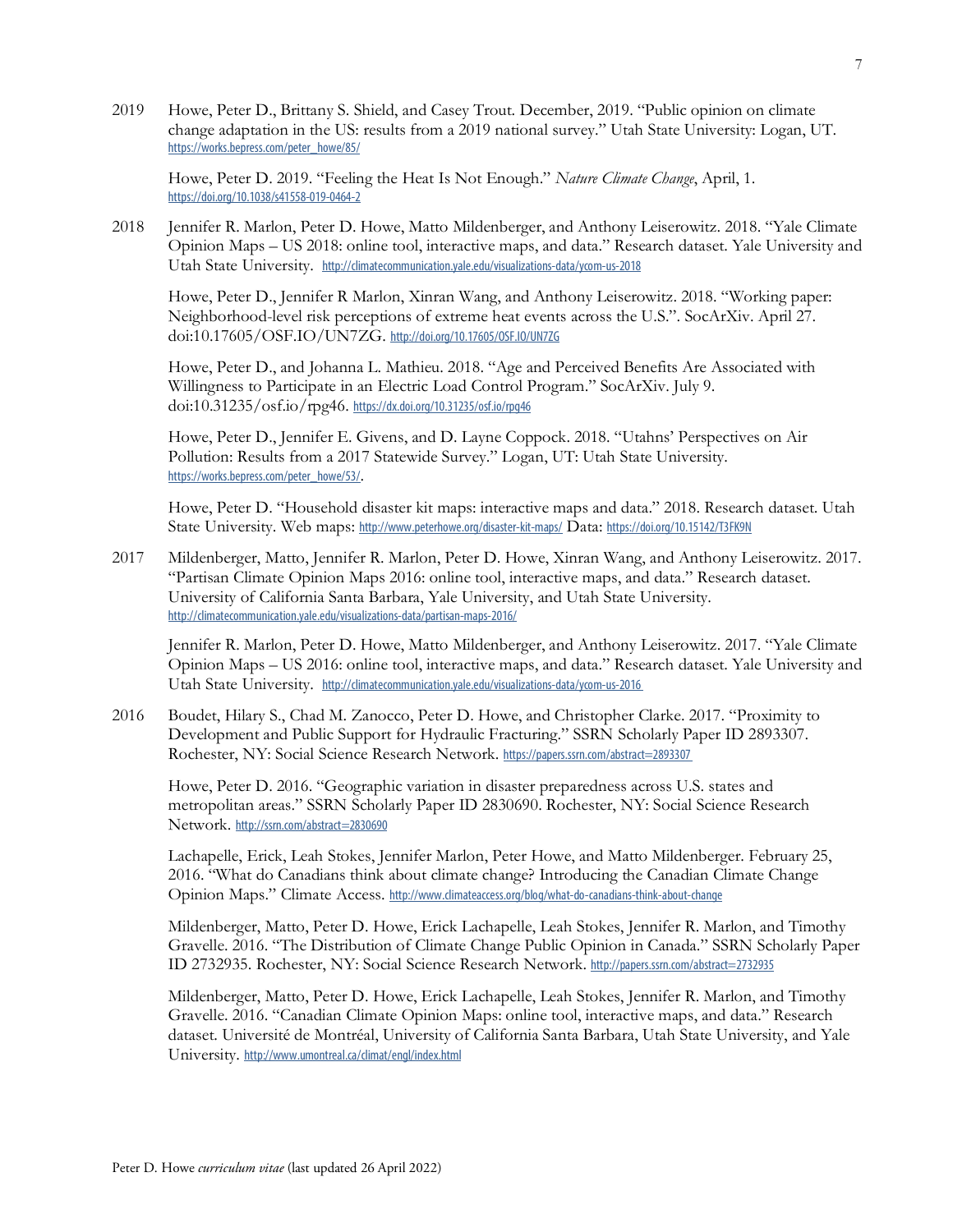2015 Howe, Peter D., Matto Mildenberger, Jennifer R. Marlon, and Anthony Leiserowitz. 2015. "Yale Climate Opinion Maps: online tool, interactive maps, and data." Research dataset. Yale University and Utah State University. http://environment.yale.edu/poe/v2014/

Howe, Peter D., Matto Mildenberger, and Jennifer R. Marlon. 2015. "What Do Americans Think about Climate Change at the State and Local Level?" Scholars Strategy Network Key Findings Brief. http://www.scholarsstrategynetwork.org/content/what-do-americans-think-about-climate-change-state-and-local-level

2014 Howe, Peter D., Matto Mildenberger, Jennifer R. Marlon, and Anthony Leiserowitz. 2014. "Geographic Variation in U.S. Climate Change Opinion at State and Local Scales." SSRN Scholarly Paper ID 2515649. Rochester, NY: Social Science Research Network. http://papers.ssrn.com/abstract=2515649

Leiserowitz, Anthony, Edward Maibach, Connie Roser-Renouf, Geoff Feinberg, Seth Rosenthal, Jennifer Marlon, and Peter Howe. 2014. *Extreme weather and climate change in the American mind: November, 2013*. Yale University and George Mason University. New Haven, CT: Yale Project on Climate Change Communication.

http://environment.yale.edu/climate-communication/article/extreme-weather-public-opinion-november-2013

2013 Leiserowitz, Anthony, Geoff Feinberg, Peter Howe, and Seth Rosenthal. 2013. *Climate change in the Columbus, Ohioan mind*. Yale University. New Haven, CT: Yale Project on Climate Change Communication. http://environment.yale.edu/climate-communication/article/climate-change-in-the-columbus-ohioan-mind/

Leiserowitz, Anthony, Geoff Feinberg, Peter Howe, and Seth Rosenthal. 2013. *Climate change in the San Franciscan mind*. Yale University. New Haven, CT: Yale Project on Climate Change Communication. http://environment.yale.edu/climate-communication/article/climate-change-in-the-san-franciscan-mind

Leiserowitz, Anthony, Geoff Feinberg, Peter Howe, and Seth Rosenthal. 2013. *Climate change in the American mind: a focus on California, Colorado, Ohio, and Texas*. Yale University. New Haven, CT: Yale Project on Climate Change Communication.

http://environment.yale.edu/climate-communication/article/climate-change-in-the-american-mind-focus-on-california-colorado-ohio-and-t

Leiserowitz, Anthony, Geoff Feinberg, Peter Howe, and Seth Rosenthal. 2013. *Climate change in the Texan mind*. Yale University. New Haven, CT: Yale Project on Climate Change Communication. http://environment.yale.edu/climate-communication/article/climate-change-in-the-texan-mind

Leiserowitz, Anthony, Geoff Feinberg, Peter Howe, and Seth Rosenthal. 2013. *Climate change in the Ohioan mind*. Yale University. New Haven, CT: Yale Project on Climate Change Communication. http://environment.yale.edu/climate-communication/article/climate-change-in-the-ohioan-mind

Leiserowitz, Anthony, Geoff Feinberg, Peter Howe, and Seth Rosenthal. 2013. *Climate change in the Californian mind*. Yale University. New Haven, CT: Yale Project on Climate Change Communication. http://environment.yale.edu/climate-communication/article/climate-change-californian-mind

Leiserowitz, Anthony, Geoff Feinberg, Peter Howe, and Seth Rosenthal. 2013. *Climate change in the Coloradan mind*. Yale University. New Haven, CT: Yale Project on Climate Change Communication. http://environment.yale.edu/climate-communication/article/climate-change-in-the-coloradan-mind

Leiserowitz, Anthony, Edward Maibach, Connie Roser-Renouf, Geoff Feinberg, and Peter Howe. 2013. *Americans' actions to limit global warming in April 2013*. Yale University and George Mason University. New Haven, CT: Yale Project on Climate Change Communication. http://environment.yale.edu/climate-communication/article/Behavior-April-2013

Leiserowitz, Anthony, Edward Maibach, Connie Roser-Renouf, Geoff Feinberg, and Peter Howe. 2013. *Public support for climate and energy policies in April 2013*. Yale University and George Mason University. New Haven, CT: Yale Project on Climate Change Communication. http://environment.yale.edu/climate-communication/article/Climate-Policy-Support-April-2013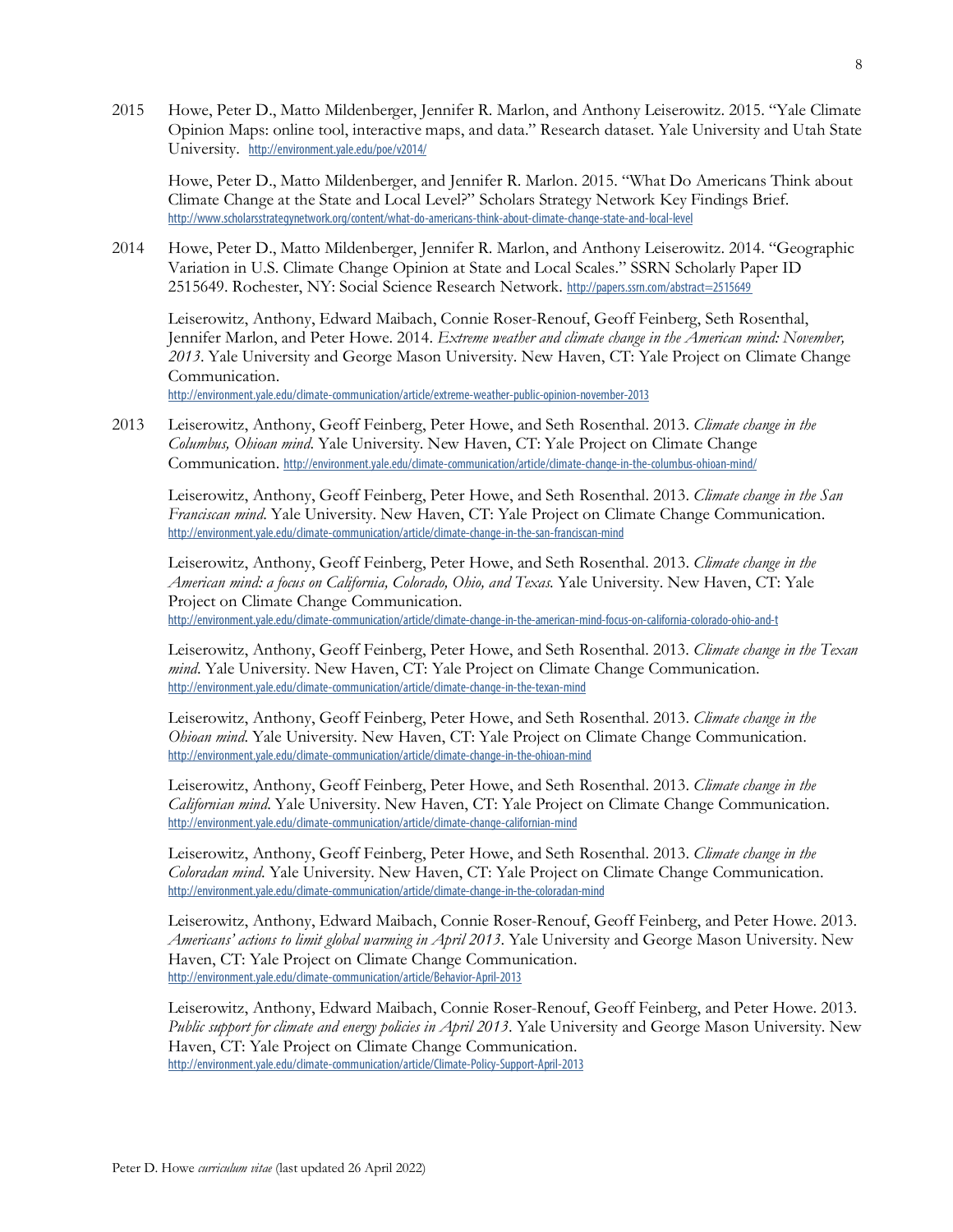Leiserowitz, Anthony, Edward Maibach, Connie Roser-Renouf, Geoff Feinberg, and Peter Howe. 2013. *Americans' global warming beliefs and attitudes in April 2013*. Yale University and George Mason University. New Haven, CT: Yale Project on Climate Change Communication. http://environment.yale.edu/climate-communication/article/Climate-Beliefs-April-2013/

Leiserowitz, Anthony, Edward Maibach, Connie Roser-Renouf, Geoff Feinberg, and Peter Howe. 2013. *Extreme weather and climate change in the American mind: April 2013*. Yale University and George Mason University. New Haven, CT: Yale Project on Climate Change Communication. http://environment.yale.edu/climatecommunication/article/extreme-weather-public-opinion-April-2013/

Leiserowitz, Anthony, Edward Maibach, Connie Roser-Renouf, Geoff Feinberg, and Peter Howe. 2013. *Global warming's six Americas in September 2012*. Yale University and George Mason University. New Haven, CT: Yale Project on Climate Change Communication. http://environment.yale.edu/climate/publications/Six-Americas-September-2012

Leiserowitz, Anthony, Edward Maibach, Connie Roser-Renouf, Geoff Feinberg, and Peter Howe. 2012. *Americans' actions to limit global warming in September 2012*. Yale University and George Mason University. New Haven, CT: Yale Project on Climate Change Communication. http://environment.yale.edu/climate/publications/Behavior-September-2012/

2012 Leiserowitz, Anthony, Edward Maibach, Connie Roser-Renouf, Geoff Feinberg, and Peter Howe. 2012. *Public support for climate and energy policies in September 2012*. Yale University and George Mason University. New Haven, CT: Yale Project on Climate Change Communication. http://environment.yale.edu/climate/publications/Policy-Support-September-2012/

Leiserowitz, Anthony, Edward Maibach, Connie Roser-Renouf, Geoff Feinberg, and Peter Howe. 2012. *Americans' global warming beliefs and attitudes in September 2012*. Yale University and George Mason University. New Haven, CT: Yale Project on Climate Change Communication. http://environment.yale.edu/climate/publications/Climate-Beliefs-September-2012/

Leiserowitz, Anthony, Edward Maibach, Connie Roser-Renouf, Geoff Feinberg, and Peter Howe. 2012. *Extreme weather and climate change in the American mind*. Yale University and George Mason University. New Haven, CT: Yale Project on Climate Change Communication. http://environment.yale.edu/climate/publications/extremeweather-public-opinion-September-2012/

- 2011 Hillmer-Pegram, Kevin C. and Peter D. Howe. 2010. *The Centre Region greenhouse gas pilot project*. Report to the Pennsylvania Department of Environmental Protection. Edited by Brent Yarnal and Howard Greenberg. Centre Region Council of Governments and Borough of State College.
- 2010 Solis, Patricia *et al.* 2011. *Climate change and hazards in the Americas: international interdisciplinary research directions and opportunities*. Washington, DC: Association of American Geographers. http://www.aag.org/galleries/project-programs-files/ClimateChangeHazards2010.pdf

Broad, Garrett, Donovan Campbell, Tim Frazier, Peter Howe, Felipe Murtinho, and Humberto Reyes Hernandez. 2010. "The visualization of slow-developing hazards: influencing perceptions and behaviors to facilitate adaptation." White Paper. National Science Foundation: Pan-American Advanced Studies Institute for the Integration of Climate Change and Hazards in the Americas.

2009 Howe, Peter D. 2009. *Centre Region greenhouse gas emissions inventory: Centre Region climate change action plan phase I.* Edited by Brent Yarnal and Howard Greenberg. Department of Geography, The Pennsylvania State University.

# PRESENTATIONS

# INVITED TALKS

2022 "What do your neighbors think about climate change?" March 2022. Stokes Nature Center. Logan, Utah.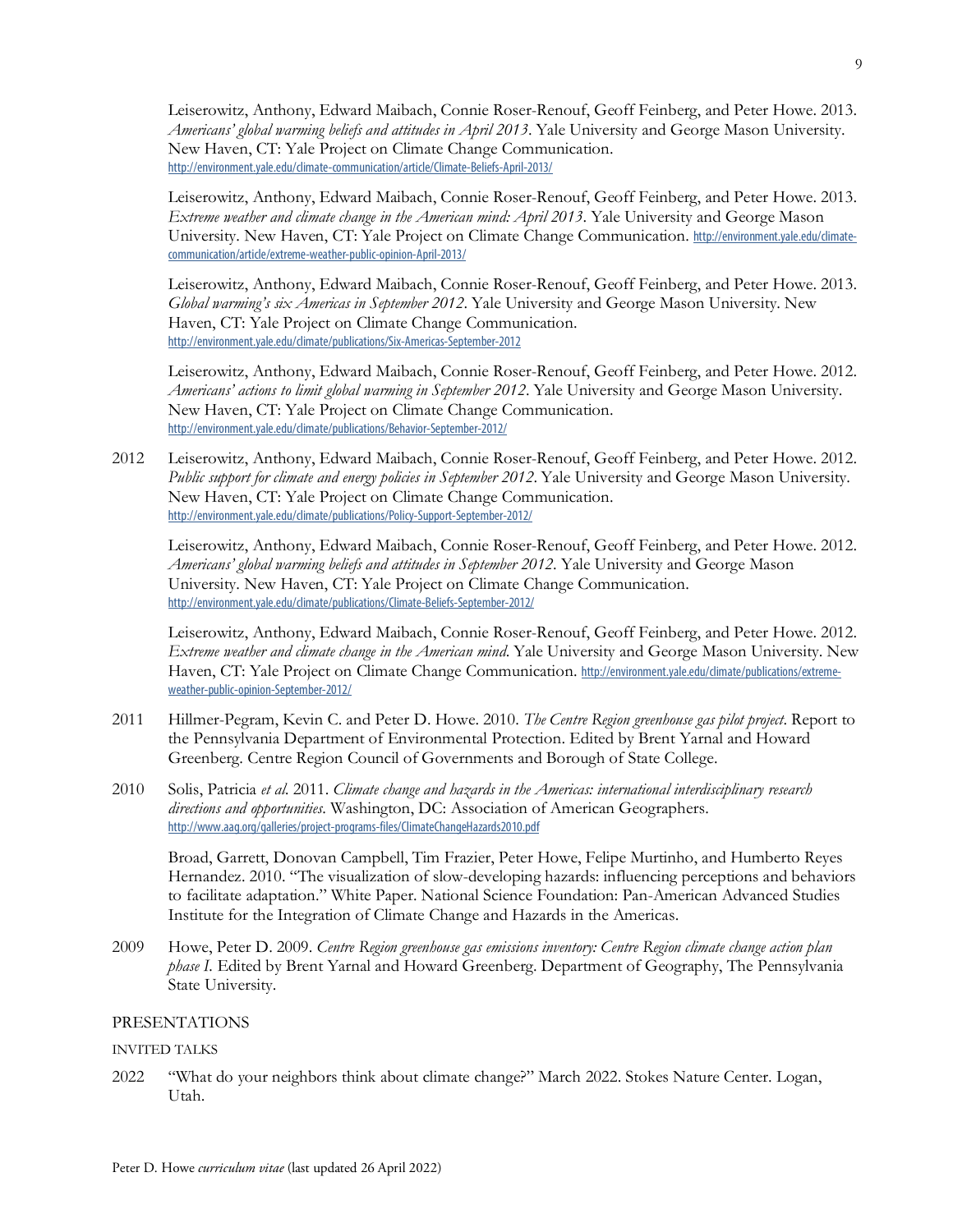2021 "Compounding hazards and intersecting vulnerabilities: Experiences and responses to extreme heat during COVID-19." September 2021. NCAR Research Applications Laboratory Climate, Weather, and Health Seminar Series, National Center for Atmospheric Research.

"Experience and responses to risk: climate impacts, wildfire, extreme heat, & COVID-19." September 2021. Quinney College of Natural Resources Seminar Series, Utah State University.

"Modeling public opinion about climate change from the national to community level." February 2021. Center for Policy Research on Energy and the Environment, Princeton University.

"Cartography & mapping opinion about climate change." March 2021. School of the Environment, Yale University.

- 2020 "What do your neighbors think about climate change?" April 2020. Swaner Ecocenter. Park City, Utah.
- 2019 "Mapping where we agree and disagree about climate change." September 2019. Weber State University. Ogden, Utah.

"How Americans think about climate change." May 2019. USU Sunrise Session. Salt Lake City, Utah.

- 2018 "'Downscaling' social survey data: Spatial models to map public perceptions and behaviors." March 2018. National Health Security Preparedness Index Think Tank on Index Measures for Local Jurisdictions. Washington, DC.
- 2017 "Public opinion about climate change: new findings." November 2017. Utah State University Department of Plants, Soils, and Climate seminar series.

"What do your neighbors think about climate change? Modeling public opinion from the national to county level." November 2017. Demography seminar series, Utah State University Department of Sociology, Social Work, and Anthropology.

"What do your neighbors think about climate change? The geography of climate opinions, behaviors, and support for mitigation." April 2017. Logan City, Utah Climate Science Conversations Series.

"Personal experience and climate change: accounting for motivated reasoning." January 2017. Utah State University Department of Environment and Society Seminar. Logan, UT.

2016 "Downscaling public perceptions of climate change and hazards: a new method to generate highresolution social data." October 2016. Global Land Project Third Open Science Meeting. Beijing, China.

"Understanding the landscape of public attitudes about climate change." October 2016. Restoring the West Conference. Logan, UT.

"What do your neighbors think about climate change? The geography of environmental risk perceptions and behaviors in the U.S." October 2016. Utah Valley University Earth Science Seminar. Orem, UT.

2015 "Local, national, and global geographies of climate change perceptions." September 2015. Utah State University Quinney College of Natural Resources Seminar. Logan, UT.

"How do you define a heat wave? Mapping and modeling experience and risk perceptions of extreme heat in the U.S." July 2015. National Center for Atmospheric Research Regional Climate Research Section. Boulder, CO.

"What your neighbors think about climate change: the geography of perceptions, beliefs, & behaviors in the U.S." April 2015. Integrated Network for Social Sustainability annual conference. Oregon State University–Cascades, Bend, OR.

"Geographic Variation in U.S. Climate Change Opinion at State and Local Scales." February 2015. University of Utah Department of Geography Colloquium. Salt Lake City, UT.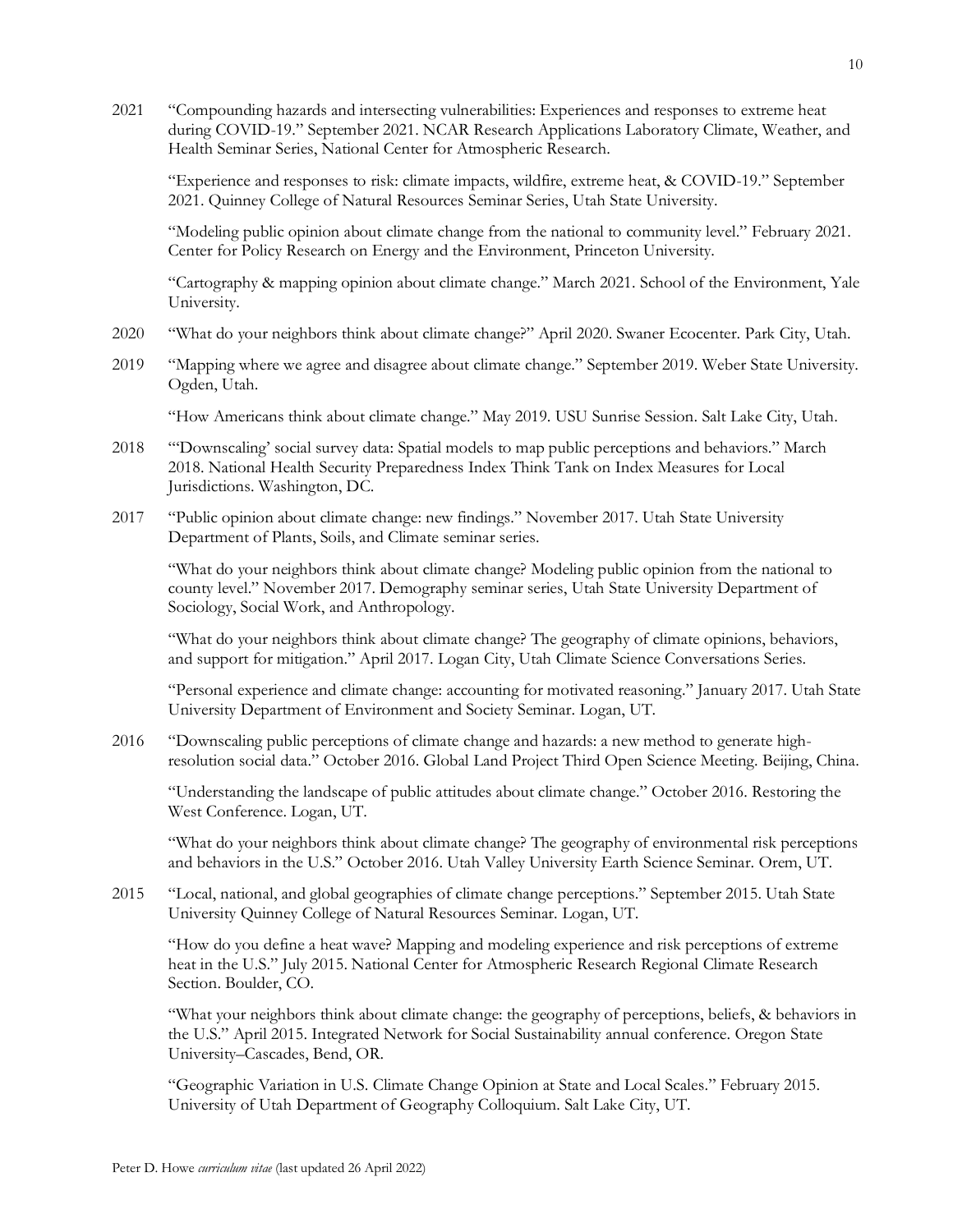2014 "Perceptions of seasonal climate and climate change in Norway: evidence for motivated reasoning." November 2014. Norwegian Citizen Panel Conference. Bergen, Norway.

"What your neighbors think about climate change: modeling perceptions and beliefs from the national to local scale." March 2014. Utah State University Department of Environment and Society Seminar. Logan, UT.

"The role of local weather and climate in public perceptions of climate change: Recent research and big questions." January 2014. NIMBioS-SESYNC working group on human risk perception and climate change, National Institute for Mathematical and Biological Synthesis, University of Tennessee. Knoxville, TN.

- 2013 "Beliefs about global warming may bias perceptions of local climate." February 2013. Politics, Environments, and Markets Seminar, School of Forestry and Environmental Studies, Yale University. New Haven, CT.
- 2012 "Perceptions of local temperature change: cross-national survey evidence." May 2012. Center for Research on Environmental Decisions (CRED), Columbia University. New York, NY.

#### CONFERENCE PRESENTATIONS

2021 Howe, Peter D., Forest Cook, Brittany S. Shield, and Hunter Baldrige. "Effects of national climate opinion maps on second-order climate change opinions." April 2021. American Association of Geographers annual meeting. Virtual.

Wilmelmi, Olga, Peter D. Howe, Mary Hayden, and Cassandra O'Lenick. "Responding to extreme heat in the time of COVID-19." April 2021. National Science Foundation COVID Information Commons. Virtual.

2020 Wilhelmi, Olga, Peter D. Howe, Mary Hayden, and Cassandra O'Lenick. Interactive Poster. "Responding to extreme heat in the time of COVID-19." December 2020. American Geophysical Union Fall meeting. Virtual.

Howe, Peter D. and Brittany S. Shield. "Modeling perceptions, attitudes, and behaviors related to climate change adaptation at the local level." April 2020. American Association of Geographers annual meeting. Denver, CO (virtual due to COVID-19).

Shield, Brittany S., Casey Trout, and Peter D. Howe. "Public opinion on climate change adaptation: an analysis of U.S. national survey data." April 2020. American Association of Geographers annual meeting. Denver, CO (accepted but cancelled due to COVID-19).

2019 Howe, Peter D. ""Downscaling" social survey data: advances in small-area estimation models for climate change and hazards decision making." April 2019. American Association of Geographers annual meeting. Washington, DC.

Howe, Peter D., Jennifer R. Marlon, and Anthony Leiserowitz. "Public perceptions of the health risks of extreme heat at the state, county, and neighborhood level." January 2019. American Meteorological Society annual meeting. Phoenix, AZ.

2018 Howe, Peter D. "Geographic and temporal variation in public perceptions of air pollution in Utah." June 2018. International Symposium for Society and Resource Management (ISSRM). Salt Lake City, UT.

Howe, Peter D., Jennifer Marlon, and Anthony Leiserowitz. "Perceived risk of extreme heat varies across states, counties, and neighborhoods." April 2018. American Association of Geographers (AAG) Annual Meeting. New Orleans, LA.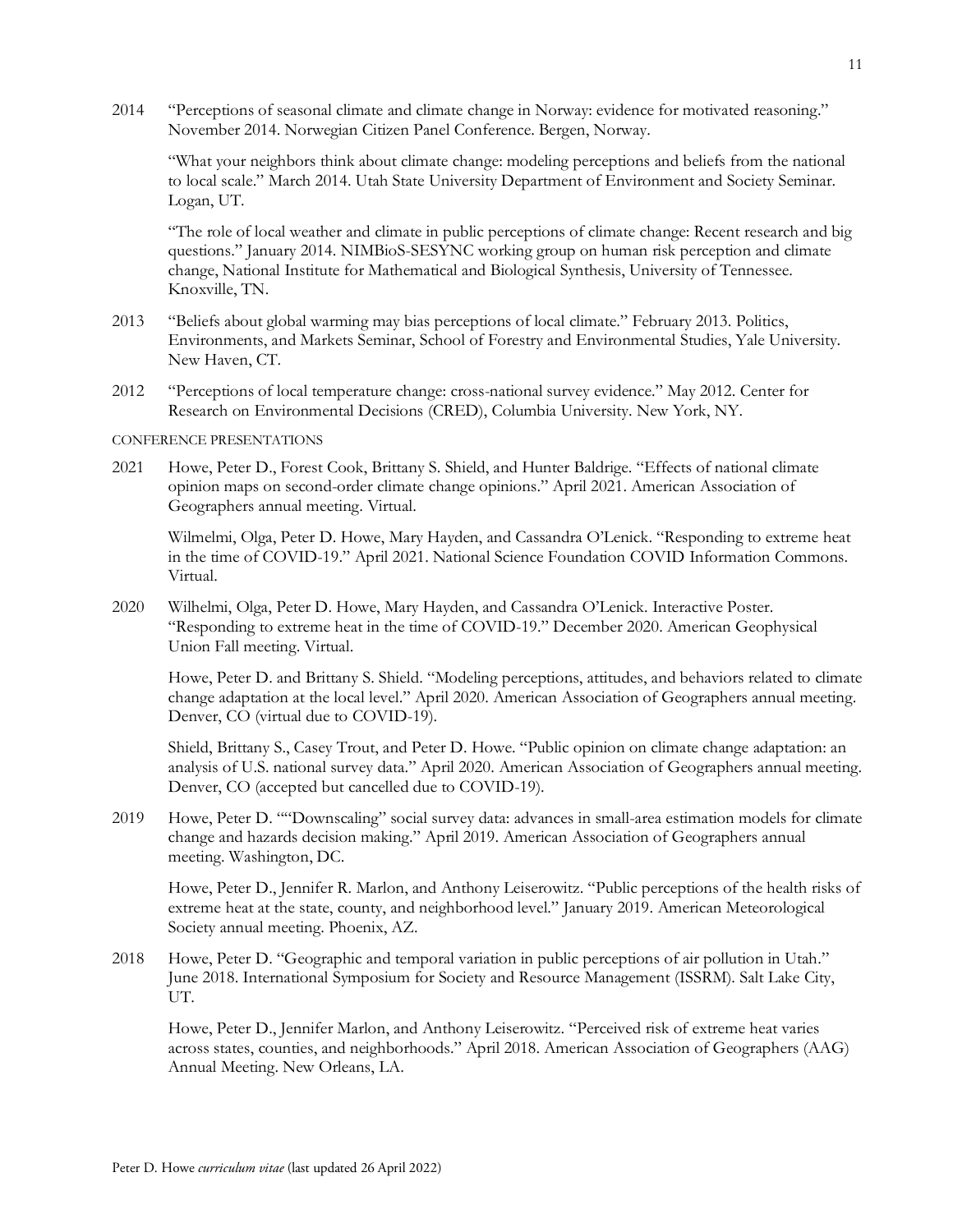2017 Howe, Peter D., Jennifer Marlon, and Anthony Leiserowitz. "Modeling short-term variation in risk perceptions of extreme heat hazards in the U.S." March 2017. American Association of Geographers (AAG) Annual Meeting. Boston, MA.

Marlon, Jennifer, Peter D. Howe, and Anthony Leiserowitz. "Mapping Climate Change and Heat Wave Risk Perceptions in the U.S.A." March 2017. American Association of Geographers (AAG) Annual Meeting. Boston, MA.

- 2016 Howe, Peter D. "Modeling geographic variation in risk perceptions as a component of social vulnerability to extreme heat hazards in the U.S." March 2016. American Association of Geographers (AAG) Annual Meeting. San Francisco, CA.
- 2015 Howe, Peter D. "Mapping climate opinion across the U.S." October 2015. Building Public & Political Will for Climate Action conference. Yale University, New Haven, CT.

Howe, Peter D. "How do you define a heat wave? Mapping subjective perceptions of extreme heat and heat-related health risks in the U.S." April 2015. Association of American Geographers (AAG) Annual Meeting. Chicago, IL.

Kennedy, Chris, Peter Howe, Anthony Leiserowitz, Jennifer Marlon, and Matto Mildenberger. "Predicting climate change activism by linking survey data to a national voter registration database." April 2015. Midwest Political Science Association 2015 Conference. Chicago, IL.

2014 Howe, Peter D. "Public perceptions of extreme heat vulnerability in the U.S." December 2014. Society for Risk Analysis Annual Meeting. Denver, CO.

Howe, Peter D., Jagadish Thaker, and Anthony Leiserowitz. "Perceptions of changes in local precipitation, extreme events, and monsoon variability in India." April 2014. Association of American Geographers Annual Meeting (AAG) Annual Meeting. Tampa, FL.

Howe, Peter D. "Communicating climate change through personal experience: insights from social science." March 2014. Intermountain Sustainability Summit. Ogden, UT.

2013 Marlon, Jennifer, Peter D. Howe, Matto Mildenberger, and Anthony Leiserowitz. "Downscaling U.S. public opinion about climate change and the 'Six Americas' to states, cities, and counties." December 2013. American Geophysical Union Fall Meeting. San Francisco, CA.

Thaker, Jagadish, Peter D. Howe, and Anthony Leiserowitz. "Perceptions of changes in rainfall and extreme events among the Indian public." October 2013. Fourth National Research Conference on Climate Change. Indian Institute of Technology, Chennai, India.

Howe, Peter D. and Hilary Boudet. "Perceptions of extreme weather events: evidence from climaterelated hazards around the U.S." June 2013. International Symposium on Society and Resource Management (ISSRM). Estes Park, CO.

Howe, Peter D., Ezra Markowitz, Tien Ming Lee, Chia-Ying Ko, and Anthony Leiserowitz. "Global perceptions of local temperature change." April 2013. Association of American Geographers Annual Meeting (AAG). Los Angeles, CA.

2012 Coletti, Alex, Peter D. Howe, and Brent Yarnal. "Merging local experience with outcomes of past events in risk assessments and resilience planning." September 2012. American Water Works Association Water Security and Emergency Preparedness Conference. St. Louis, MO.

Ezra M. Markowitz, Tien Ming Lee, Peter D. Howe, Chia-Ying Ko, and Anthony Leiserowitz. "Who worries about climate change? A cross-national, multilevel study." August 2012. American Psychological Association (APA) Annual Convention. Orlando, FL.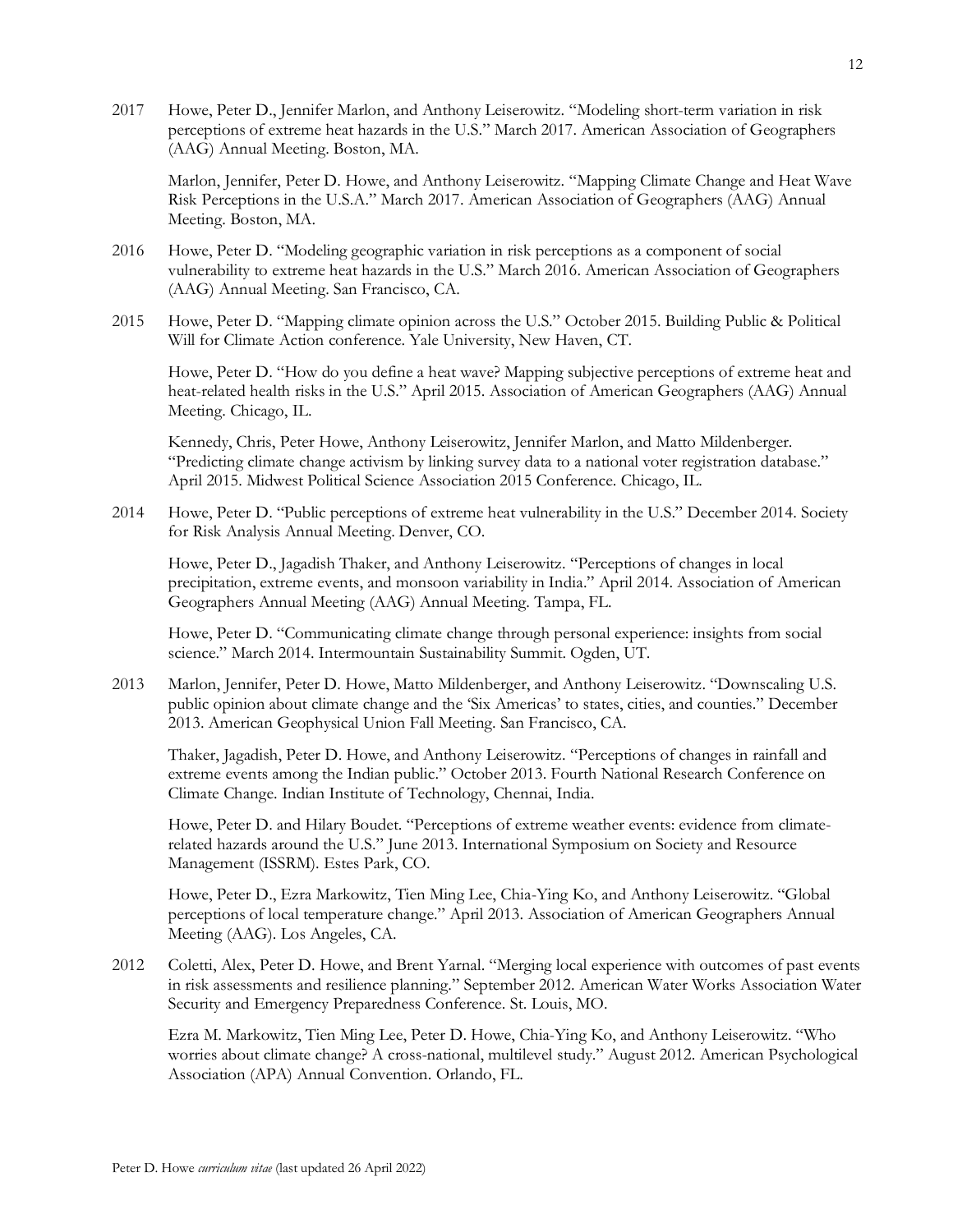Howe, Peter D., Ezra M. Markowitz, Tien Ming Lee, Chia-Ying Ko, and Anthony Leiserowitz. "Detection of climate change through local climate experience: a cross-national analysis." August 2012. American Psychological Association (APA) Annual Convention. Orlando, FL.

Howe, Peter D. and Ezra Markowitz (co-chairs). "Psychological factors shaping the perception of climate change." Symposium. August 2012. American Psychological Association (APA) Annual Convention. Orlando, FL.

Howe, Peter D. "Detection of climate change through individual experience: a cross-national analysis." February 2012. Association of American Geographers (AAG) Annual Meeting. New York, NY.

Yarnal, Brent, Peter D. Howe, and Alex Coletti. "Deliberative risk ranking for community water systems." February 2012. Association of American Geographers (AAG) Annual Meeting. New York, NY.

Baum, Seth, Peter D. Howe, and Kaitlin Butler. "Perceptions of mitigation behaviors: is food choice overlooked?" February 2012. Association of American Geographers (AAG) Annual Meeting. New York, NY.

2011 Howe, Peter D. "Detection of climate change through individual experience." December 2011. Society for Risk Analysis Annual Meeting. Charleston, SC.

Kaitlin A. Butler, Seth D. Baum and Peter D. Howe. "Perceptions of mitigation behaviors: Is food choice overlooked?" Poster. November–December 2011. Behavior, Energy and Climate Change Conference. Washington, DC.

Howe, Peter D. "Detection of local climate change through personal experience: a preliminary international assessment." June 2011. Climate Change in the American Mind / Yale Project on Climate Change Communication workshop. New Haven, CT.

Baum, Seth D., Peter D. Howe, and Kaitlin Butler. "Perceptions of mitigation options: is food choice overlooked?" Poster. May 2011. Center for Research on Environmental Decisions (CRED) Annual Meeting, Columbia University. New York, NY.

Howe, Peter D. "Experiencing the climate: using environmental context to interpret long-term risk perceptions." April 2011. Association of American Geographers (AAG) Annual Meeting. Seattle, WA.

Hillmer-Pegram, Kevin C., Brent Yarnal, Howard Greenberg, and Peter D. Howe. "Connecting climate science and climate policy via community participation: the Centre Region Greenhouse Gas Pilot Project." April 2011. Association of American Geographers (AAG) Annual Meeting. Seattle, WA.

Yarnal, Brent, Peter Howe, and Alex Coletti. "Developing and testing a vulnerability assessment support system." April 2011. Association of American Geographers (AAG) Annual Meeting. Seattle, WA.

Broad, Garrett M., Donovan Campbell, Peter Howe, Tim Frazier, Felipe Murtinho, and Humberto Reyes Hernandez. "Visualization of slow-developing hazards: influencing perceptions and behaviors to facilitate adaptation planning." February 2011. Western States Communication Association, 82nd Annual Convention. Monterey, CA.

Frazier, Tim G., Felipe Murtinho, Garrett Broad, Donovan Campbell, Peter Howe, and Humberto Reyes Hernandez. "Visualization of slow-developing hazards: influencing perceptions and behaviors to facilitate adaptation planning." January 2011. American Meteorological Society 91st Annual Meeting. Seattle, WA.

2010 Howe, Peter D. "The Climate Perception Project: testing the effect of local climate on global warming risk perceptions." Poster. December 2010. Society for Risk Analysis Annual Meeting. Salt Lake City, UT.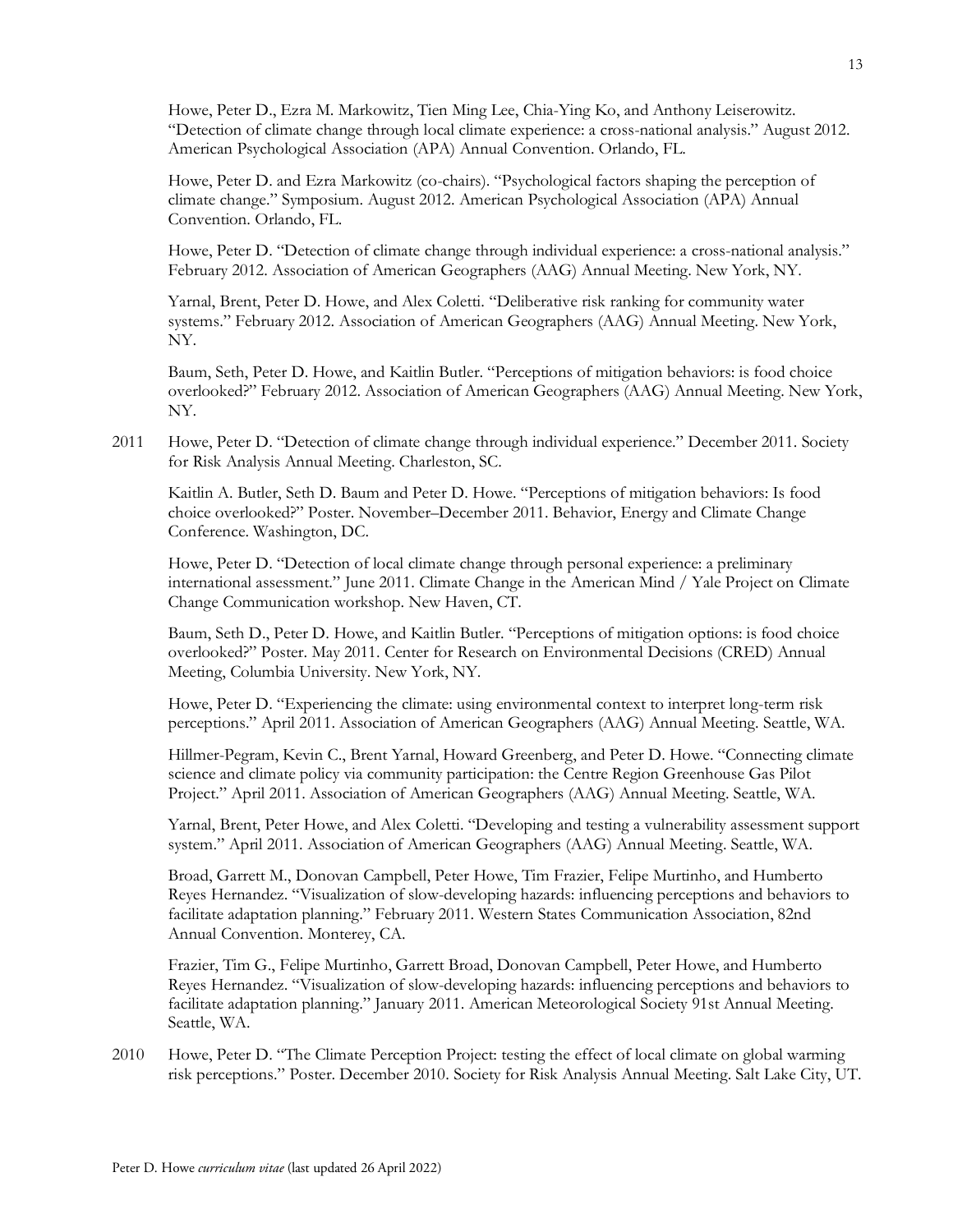Broad, Garrett, Donovan Campbell, Tim Frazier, Peter Howe, Felipe Murtinho, and Humberto Reyes Hernandez. "Visualization of slow-onset hazards: influencing perceptions and behaviors, facilitating adaptation planning." June 2010. Pan-American Advanced Studies Institute: Integrating Research on Climate Change and Hazards in the Americas. Panama City, Panama.

Howe, Peter D. "Spatial dynamics of risk perception and adaptation to hurricane hazards: a case study of Florida businesses." Poster. May 2010. World Universities Network Global Challenge Workshop: Adapting to Climate Change. University Park, PA.

Howe, Peter D. "Spatial dynamics of risk perception: implications for vulnerability research." April 2010. Association of American Geographers (AAG) Annual Meeting. Washington, DC.

Coletti, Alex, Peter D. Howe, Nathan Wood, and Brent Yarnal. "Architecture definition of a vulnerability assessment support system software web service." Poster. April 2010. Association of American Geographers (AAG) Annual Meeting. Washington, DC.

Howe, Peter D. "Social geography of risk: which approaches?" Panel session. April 2010. Association of American Geographers (AAG) Annual Meeting. Washington, DC.

2009 Howe, Peter D. "Relationship of hurricane hazard proximity to risk perception and preparedness." Poster. December 2009. Society for Risk Analysis Annual Meeting. Baltimore, MD.

Howe, Peter D. "Perceptions of hurricane risk among Florida business owners and managers." March 2009. Association of American Geographers (AAG) Annual Meeting. Las Vegas, NV.

Howe, Peter D. "Hurricane risk perceptions and preparedness among business owners." February 2009. No)Boundaries Graduate Conference, The Pennsylvania State University. University Park, PA.

2008 Howe, Peter D. "Spatial distributions of news coverage in a metropolitan area: correlations with income and population." April 2008. Association of American Geographers (AAG) Annual Meeting. Boston, MA.

Howe, Peter D. "Media coverage of municipalities in a metropolitan area." March 2008. No)Boundaries Graduate Conference, The Pennsylvania State University. University Park, PA.

2007 Howe, Peter D. "Imparting the waters: discourse geographies of an Arizona water rights settlement." Poster. April 2007. ASU Celebrating Honors Symposium. Tempe, AZ.

Peterson, Arianne S., Peter D. Howe, Margaret White, Dave White, and Elizabeth Corley. "Expert perspectives on science, politics, and water management in Phoenix." Poster. February 2007. American Association for the Advancement of Science (AAAS) Annual Meeting. San Francisco, CA.

2006 Peterson, Arianne S., Peter D. Howe. "Expert perspectives on science, politics, and water management in Phoenix." Poster. January 2006. Central Arizona–Phoenix Long Term Ecological Research Project (CAP–LTER) Annual Symposium. Tempe, AZ.

# TEACHING AND ADVISING

# UTAH STATE UNIVERSITY

Geography 1800: Introduction to Geographic Information Science (Fall 2013–2018; 2021)

Climate Adaptation Science 6889: Environmental Risks and Decision Making (Fall 2017–2019; 2021)

Geography 4400/6400: Natural Hazards and Society (Spring 2016, 2018; Fall 2019)

Geography 4210: Geography of Utah (Spring 2014, 2015, 2017, 2022)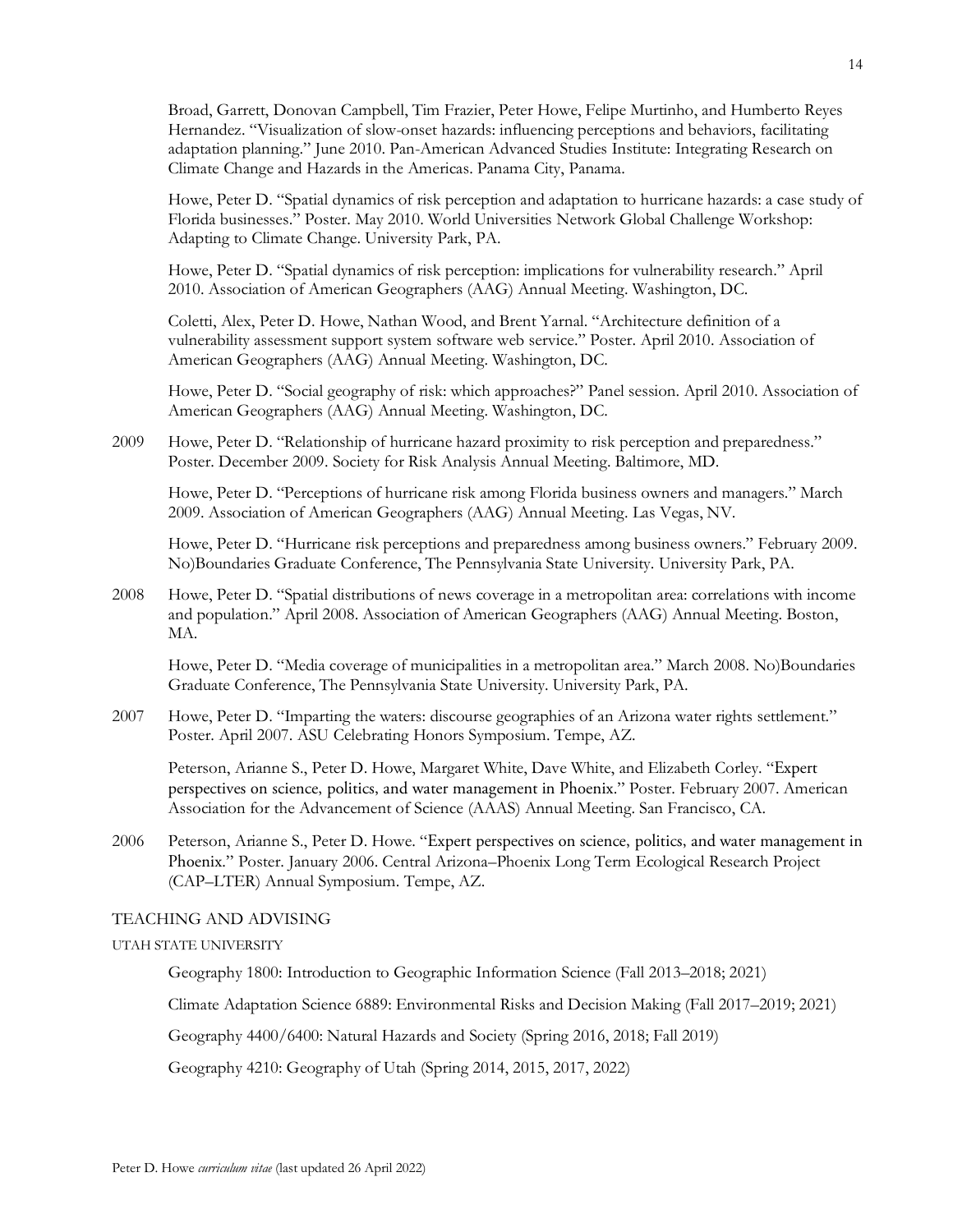Environment and Society 6700/7700: Research Approaches in Environment and Society (Fall 2018- 2019)

Geography 6900: Climate and Society (Spring 2015)

# PENN STATE UNIVERSITY

Geography 333: Human Dimensions of Natural Hazards (Spring 2011, Spring 2012)

Teaching Assistant, Geography 30: Geographic Perspectives on Sustainability and Human–Environment Systems (Fall 2008)

Co-Instructor, Geography 333: Human Dimensions of Natural Hazards (Spring 2008)

## GRADUATE & UNDERGRADUATE STUDENT SUPERVISION

Jace Colby (MS, Geography, anticipated 2023) Kane Cook (MS, Geography, anticipated 2022) Brittany Shield (PhD, Environment and Society, anticipated 2023)

Yajie Li (PhD, Environment and Society, 2021) Kirsten Goldstein (MS, Geography, 2019) Emily Esplin (MS, Geography, 2018) Karen Mendenhall, (Master of Natural Resources, 2018) Forrest Schoessow (MS, Geography, 2018)

Hunter Baldridge (QCNR Undergraduate Research Grant, 2020) Amy Rohman (Undergraduate honors thesis, 2013)

#### GRADUATE STUDENT COMMITTEES

Prasanna Humagain (PhD, Civil and Environmental Engineering, in progress) Saul Karamesines (MS, Landscape Architecture and Environmental Planning, in progress) Sara Sayedi (PhD, Plant and Wildlife Science, Brigham Young University, in progress)

Hongchao Zhang (PhD, Environment and Society, 2021) Emily Wilkins (PhD, Environment and Society, 2021) Alexi Lamm (PhD, Environment and Society, 2020) Lauren Dupey (PhD, Environment and Society, 2020) Emily Skill (MS, Environment and Society, 2019) Abiodun Atoloye (PhD, Nutrition and Food Science, 2019) Tagen Baker (PhD, Environment and Society, 2019) Temis Taylor (PhD, Environment and Society, 2018) Shawn Olson-Hazboun (PhD, Sociology, 2017) Curtis Gray (PhD, Ecology, 2017) Lisa Green (MS, Geography, 2017) Mikey Kettinger (MFA, Art and Design, 2017) Peter Robertson (PhD, Environment and Society, 2016) Jenna Williams (MS, Political Science, 2015) Voravee Chakreeyarat (PhD, Human Dimensions of Ecosystem Science and Management, 2015) Ashley D'Antonio (PhD, Human Dimensions of Ecosystem Science and Management, 2015)

#### AWARDS

#### EXTERNAL AWARDS AND HONORS

Warren J. Mitofsky Innovators Award, American Association for Public Opinion Research (AAPOR), 2018 (shared with Anthony Leiserowitz, Matto Mildenberger, and Jennifer Marlon)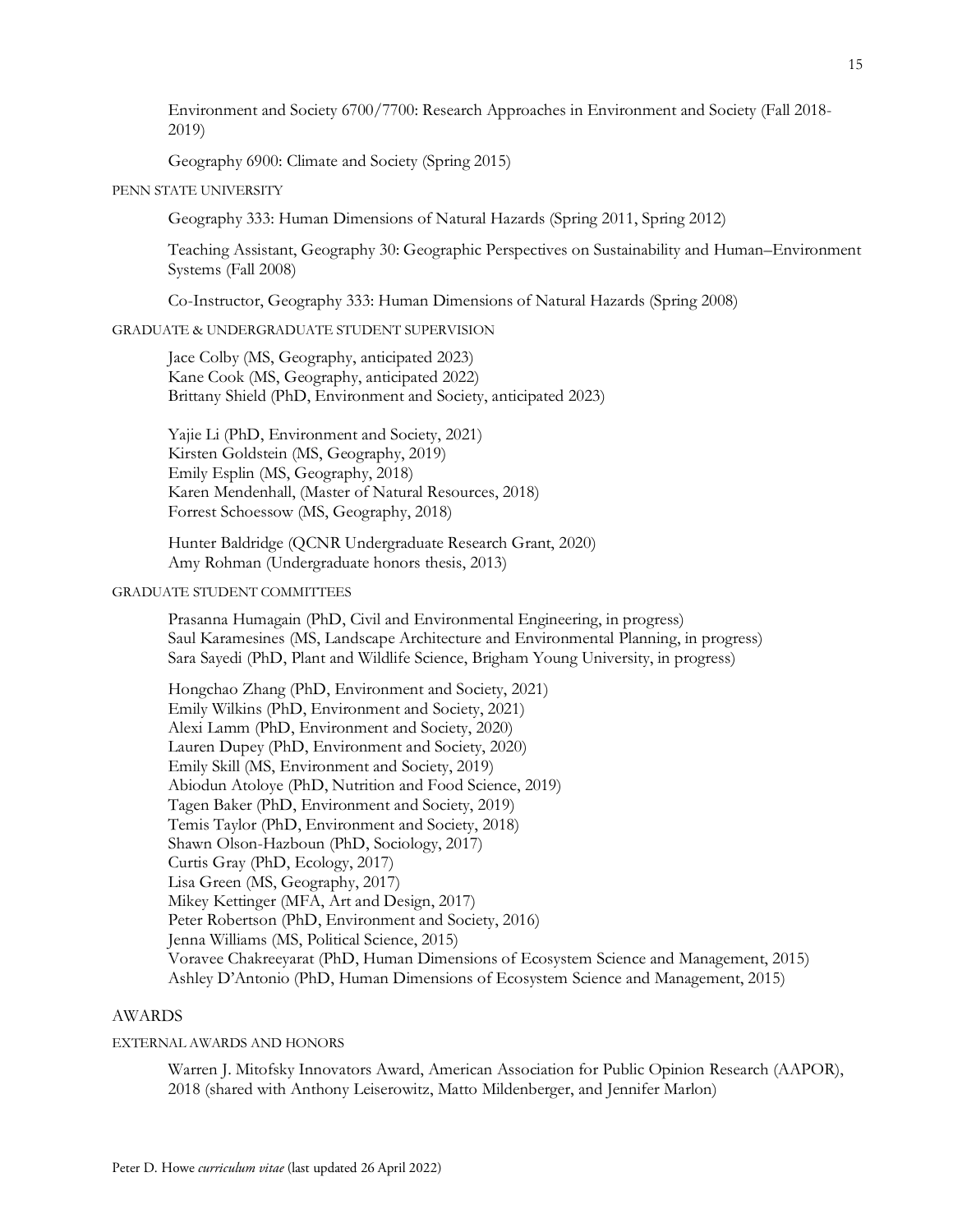Fellow, Enabling the Next Generation of Hazards & Disasters Researchers Fellowship Program, National Science Foundation, 2014-2016

Selected participant in the DISCCRS VIII Symposium (Dissertations Initiative for the Advancement of Climate Change Research); Supported by the National Science Foundation and National Aeronautics and Space Administration. Colorado Springs, CO: October 12-19, 2013

Finalist, J. Warren Nystrom Dissertation Award, Association of American Geographers (2013)

SRA Student Travel Grant, Society for Risk Analysis (2011)

Honorable Mention, Gilbert F. White Thesis Award, AAG Hazards Specialty Group (2011)

Selected participant in the Institute for Integration of Research on Climate Change and Hazards in the Americas. Supported by the National Science Foundation Pan-American Advanced Studies Institute. Panama City, Panama: June 14-25, 2010

Stanley Brunn Student Paper Award, Association of American Geographers: Communication Geography Specialty Group (2008)

National Merit Scholar, National Merit Scholarship Corporation (2003)

National Merit Scholarship, Barrett Honors College, Arizona State University (2003-07)

# INTERNAL AWARDS AND HONORS

Faculty Researcher of the Year, Quinney College of Natural Resources, Utah State University (2019)

Notable New Grant Award, Utah State University Office of Research and Graduate Studies (2016)

E. Willard Miller Award in Geography (Ph.D. level), Penn State University (2010, 2011)

AAG Conference Travel Award, Department of Geography, Penn State University (2008, 2009, 2010, 2011, 2012)

Ruby S. Miller Academic Enrichment Award, Department of Geography, Penn State University (2008, 2009, 2010)

E. Willard Miller Award in Geography (M.S. level), The Pennsylvania State University (2009)

National Science Foundation Fellowship Application Incentive Award, Penn State University (2008)

Anne C. Wilson Graduate Research Fellowship, College of Earth and Mineral Sciences, Penn State University (2007)

University Graduate Fellowship, Penn State University (2007-09)

AAAS Conference Travel Grant, Barrett Honors College and the Center for Biology and Society, Arizona State University (2007)

Phi Beta Kappa Honor Society; Gamma Theta Upsilon Honor Society; Pi Sigma Alpha Honor Society

Honors Thesis Improvement Grant, Barrett Honors College, Arizona State University (2006-07)

Dean's Circle Scholarship, School of Geographical Sciences, Arizona State University (2006)

### OTHER RESEARCH ACTIVITIES

Working group participant, "Integrating human risk perception of global climate change into dynamic earth system models." National Socio-Environmental Synthesis Center (SESYNC) and National Institute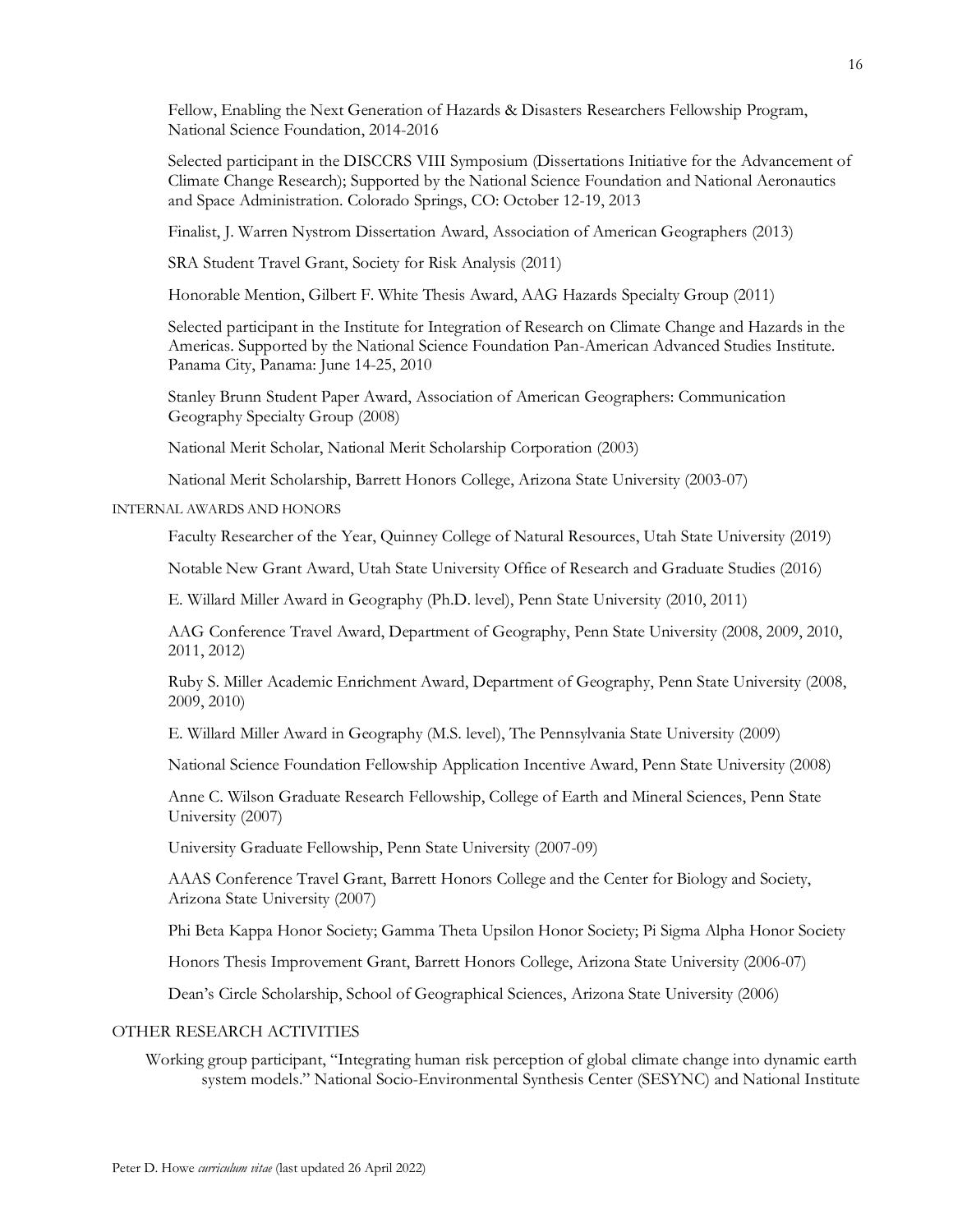for Mathematical and Biological Synthesis (NIMBioS). Sponsored by the National Science Foundation (2014–17)

Consulting Research Scholar, Gallup Inc. (2011–13)

- Graduate Research Assistant, "Developing and Testing a Multi-Hazard Vulnerability Assessment Support System (VASS)." Sponsored by NOAA Sectoral Applications Research Program (2010–11)
- Graduate Research Assistant, "Centre Region Climate Change Action Plan project." Sponsored by the Pennsylvania Department of Environmental Protection (Summer 2009)
- Graduate Research Assistant, Rock Ethics Institute and The Leonhard Center for the Enhancement of Engineering Education (Spring 2009)
- Investigator, Penn State Survey on Climate Change Values, Penn State Laboratory for Public Scholarship and Democracy (Spring – Fall 2008)
- Graduate Research Assistant, "Increasing Community Resilience to Future Hurricane Storm Surge: Collaborative Decision Support in Sarasota, Florida." Sponsored by NOAA Sectoral Applications Research Program (Summer 2008)
- Undergraduate Research Assistant (National Science Foundation REU), Decision Center for a Desert City, Arizona State University (Fall 2005–Spring 2007)

Research Fellow, Department of Political Science, Arizona State University (Fall 2005)

### ACADEMIC SERVICE

PROFESSIONAL SERVICE

Author, Human Health Chapter, Fifth National Climate Assessment, U.S. Global Change Research Program (2021-present)

Associate Editor and editorial board member, *Weather, Climate, and Society* (2019-present)

Session track organizer and chair, "Perceptions, experiences, and responses to climate-related extreme events." American Association of Geographers Annual Meeting (2017)

Gilbert F. White thesis and dissertation award reviewer, AAG Hazards, Risks, and Disasters Specialty Group (2016-2020)

Reviewer, National Center for Atmospheric Research Early Career Innovator Program (2021)

Review panelist, National Science Foundation (2016, 2017)

Ad hoc reviewer, National Science Foundation (2013-2021)

Ad hoc reviewer, Department of Homeland Security (2017)

Ad hoc reviewer, National Oceanic and Atmospheric Administration (2015)

Review panelist, Department of Homeland Security (2014)

### Manuscript reviewer:

*Annals of the Association of American Geographers Bulletin of the American Meteorological Society Climatic Change Environmental Communication Environmental Politics Environmental Practice*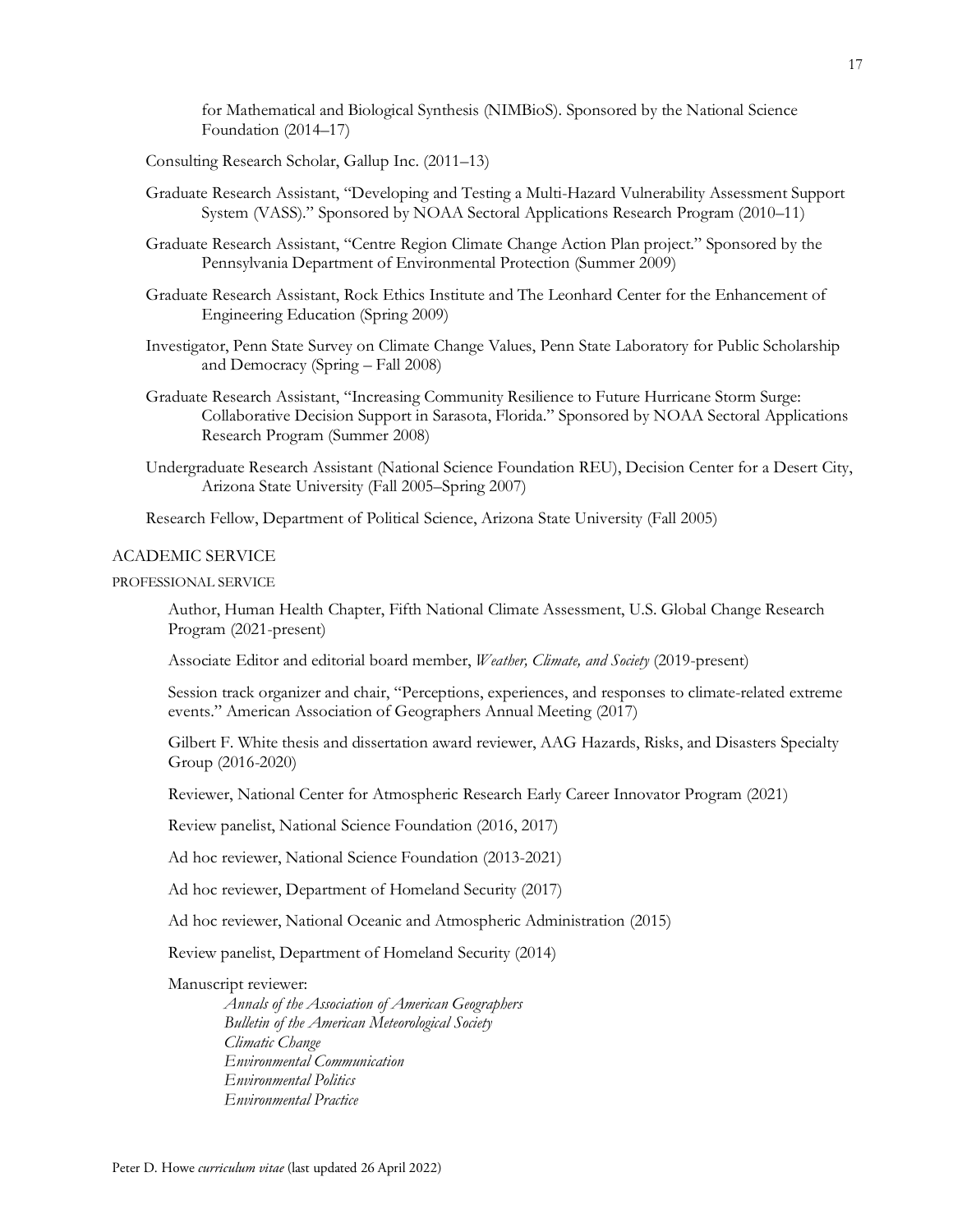*Environmental Sociology Journal of Environmental Studies and Sciences European Journal of Social Psychology Futures Geoforum The Geographical Journal Journal of Geography and Natural Disasters Global Environmental Change International Journal of Environmental Research and Public Health Natural Hazards Nature Climate Change Nature Communications Political Science Research and Methods Proceedings of the National Academy of Sciences Risk Analysis Seismological Research Letters Singapore Journal of Tropical Geography Social Science Quarterly Society and Natural Resources* United States Geological Survey *Weather, Climate, and Society*

Member, Scholars Strategy Network: outreach to policymakers, citizens associations, and the media https://scholars.org/scholar/peter-howe (2015-present)

# UNIVERSITY SERVICE

Tenure advisory committee member, College of Agriculture and Applied Sciences (2019-present)

Tenure advisory committee member, College of Humanities and Social Sciences (2019-2021; 2 committees)

Ecology Center Faculty Advisory Board (2016–2020)

University Honors Program admissions reviewer (2017, 2019)

Sociology of Environment and Technology Faculty Search Committee, Department of Sociology, Social Work, and Anthropology (2015-16)

One Day University faculty instructor for middle school students in GIS (2013-14)

#### COLLEGE SERVICE

Dean search committee, Quinney College of Natural Resources (2021-22)

Curriculum committee, Quinney College of Natural Resources (2018-present)

Faculty co-advisor, Gamma Theta Upsilon geography honor society, Zeta Pi chapter (2014–present)

Computing infrastructure committee, Quinney College of Natural Resources (2014–2019)

Undergraduate research grants committee, Quinney College of Natural Resources (2014–2017)

Chair, GIS lecturer search committee, Quinney College of Natural Resources (2014)

DEPARTMENTAL SERVICE

Tenure advisory committee chair (2020-present; 2 committees)

Tenure advisory committee member (2019-present; 3 committees)